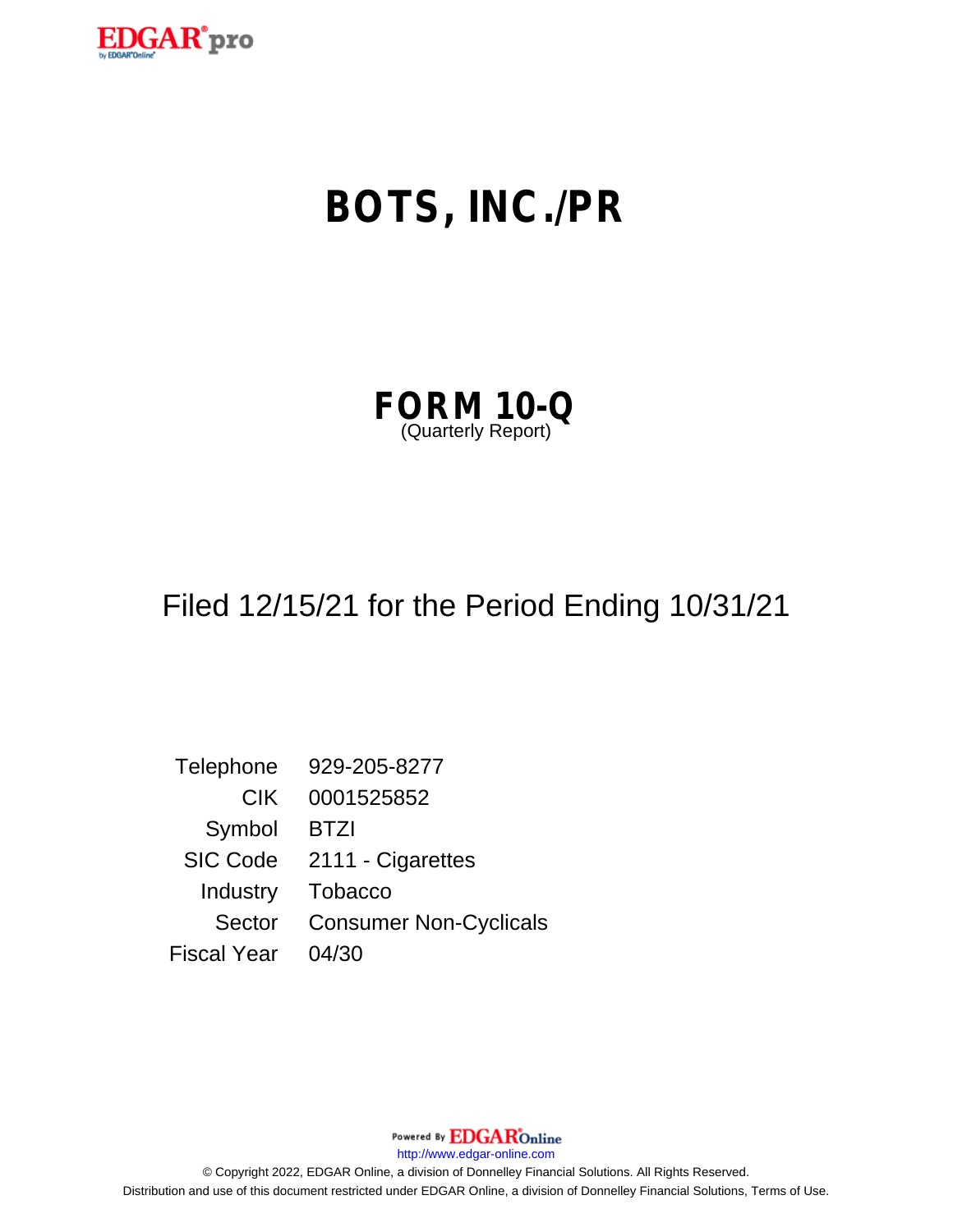**IINITED STATES SECURITIES AND EXCHANGE COMMISSION** Washington, D.C. 20549

## Form 10-Q

(Mark One)

QUARTERLY REPORT PURSUANT TO SECTION 13 OR 15(d) OF THE SECURITIES EXCHANGE  $\boxtimes$ ACT OF 1934

#### For the quarterly period ended October 31, 2021

TRANSITION REPORT PURSUANT TO SECTION 13 OR 15(d) OF THE SECURITIES EXCHANGE  $\Box$ **ACT OF 1934** 

> For the transition period from to

> > Commission file number: 000-55986

## BOTS, Inc.

(Exact name of registrant as specified in its charter)

**Puerto Rico** 

(State or other jurisdiction of incorporation or organization)

27-4439285 (I.R.S. Employer Identification No.)

1064 Ave Ponce De Leon, Suite 200, San Juan, PR

(Address of principal executive offices)

00907 (Zip Code)

 $(570)$  778-6459

Registrant's telephone number, including area code

(Former name and address, if changed since last report)

Indicate by check mark whether the registrant (1) has filed all reports required to be filed by Section 13 or 15(d) of the Securities Exchange Act of 1934 during the preceding 12 months (or for such shorter period that the registrant was required to file such reports), and (2) has been subject to such filing requirements for the past 90 days. Yes  $\boxtimes$  $N_0$  $\Box$ 

Indicate by check mark whether the registrant has submitted electronically and posted on its corporate Web site, if any, every Interactive Data File required to be submitted and posted pursuant to Rule 405 of Regulation S-T (§232.405 of this chapter) during the preceding 12 months (or for such shorter period that the registrant was required to submit and post such files). Yes  $\boxtimes$  No  $\square$ 

Indicate by check mark whether the registrant is a large accelerated filer, an accelerated filer, a non-accelerated filer, or a smaller reporting company. See the definitions of "large accelerated filer," "accelerated filer" and "smaller reporting company" in Rule 12b-2 of the Exchange Act.

| Large accelerated filer                        |   | Accelerated filer         |   |
|------------------------------------------------|---|---------------------------|---|
| Non-accelerated filer                          | п | Smaller reporting company | ⊠ |
| (Do not check if smaller reporting<br>commant) |   | Emerging Growth Company   |   |

Indicate by check mark whether the registrant is a shell company (as defined in Rule 12b-2 of the Exchange Act). Yes  $\square$  No  $\square$ 

As of October 31, 2021, the Company had 779,874,596 shares of common stock, \$0,0001 par value outstanding.

Transitional Small Business Disclosure Format Yes □ No ⊠

BOTS, Inc.

**TABLE OF CONTENTS** 

PART I. FINANCIAL INFORMATION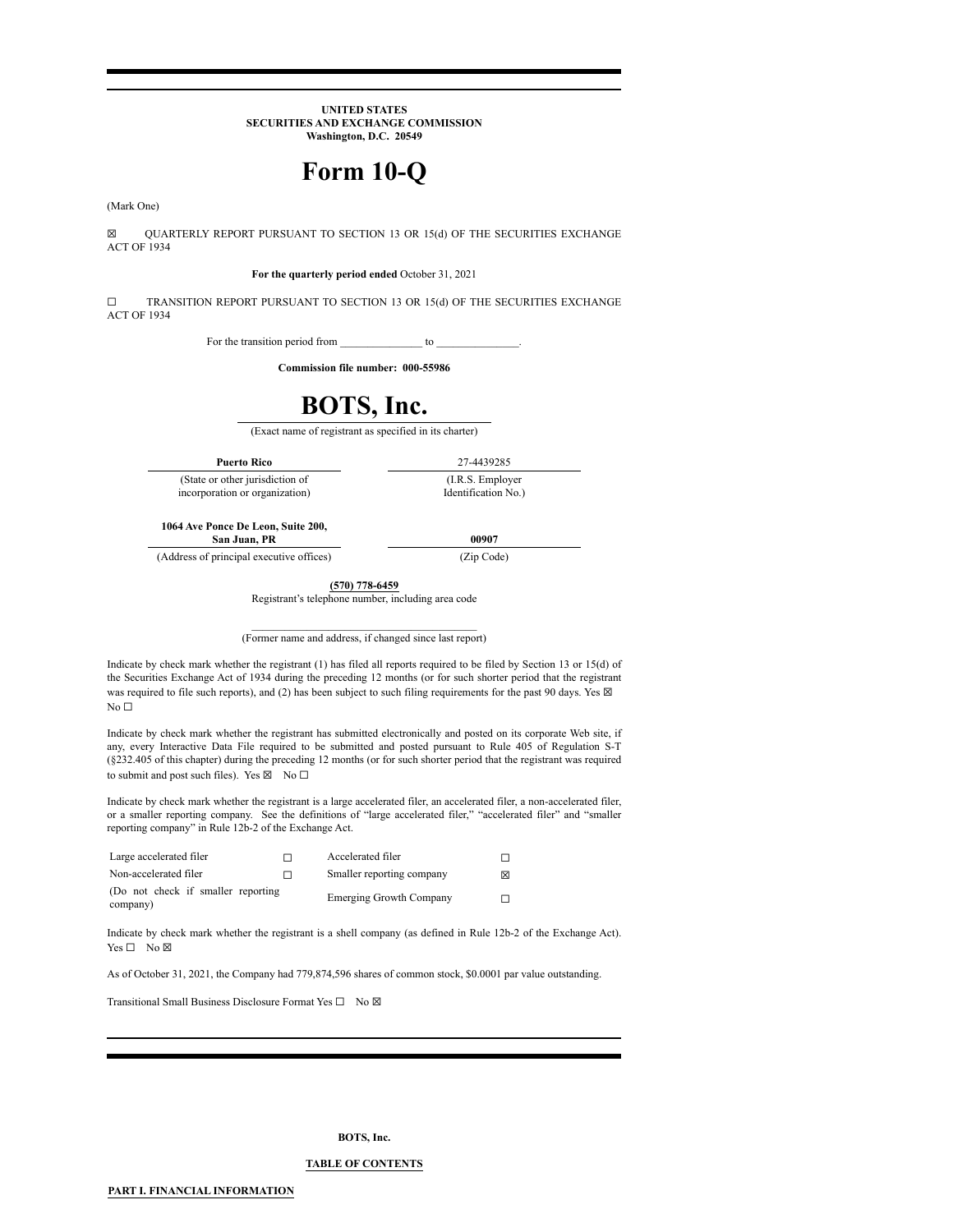| Item $1$ .        | <b>Financial Statements</b>                                                                 | 3  |
|-------------------|---------------------------------------------------------------------------------------------|----|
|                   | Consolidated Balance Sheets as of October 31, 2021, and April 30, 2021 (unaudited)          | 4  |
|                   | Consolidated Statements of Operations for the three months ended October 31, 2021, and 2020 |    |
|                   | (unaudited)                                                                                 | 5  |
|                   | Consolidated Statements of Changes in Stockholders' Equity                                  | 6  |
|                   | Consolidated Statements of Cash Flows for the three months ended October 31, 2021, and      |    |
|                   | 2020 (unaudited)                                                                            | 7  |
|                   | Notes to Condensed Consolidated Financial Statements (unaudited)                            | 8  |
| Item 2.           | Management's Discussion and Analysis of Financial Condition and Results of Operations       | 18 |
| Item $3.$         | <b>Quantitative and Qualitative Disclosures about Market Risk</b>                           | 24 |
| Item 4.           | <b>Controls and Procedures</b>                                                              | 25 |
|                   |                                                                                             |    |
|                   | <b>PART II. OTHER INFORMATION</b>                                                           |    |
|                   |                                                                                             |    |
|                   | Item 1. Legal Proceedings                                                                   | 26 |
|                   | Item 1A. Risk Factors                                                                       | 26 |
| Item 2.           | Unregistered Sales of Equity Securities and Use of Proceeds                                 | 26 |
|                   | Item 3. Defaults Upon Senior Securities                                                     | 27 |
|                   | Item 4. Mine Safety Disclosures                                                             | 27 |
|                   | Item 5. Other Information                                                                   | 27 |
|                   | Item 6. Exhibits                                                                            | 28 |
| <b>SIGNATURES</b> |                                                                                             | 29 |

2

#### <span id="page-2-0"></span>*Table of [Contents](#page-1-0)*

#### **PART I – FINANCIAL INFORMATION**

#### **Item 1. Financial Statements**

#### **Interim Condensed Financial Statements and Notes to Interim Financial Statements**

#### General

The accompanying unaudited condensed consolidated interim financial statements have been prepared in accordance with the instructions to Form 10-Q. Therefore, they do not include all information and footnotes necessary for a complete presentation of financial position, results of operations, cash flows, and stockholders' equity in conformity with generally accepted accounting principles. Except as disclosed herein, there has been no material change in the information disclosed in the notes to the financial statements included in the Company's annual report on Form 10-K for the year ended April 30, 2020. In the opinion of management, all adjustments considered necessary for a fair presentation of the results of operations and financial position have been included and all such adjustments are of a normal recurring nature. Operating results for the three months ended October 31, 2021, are not necessarily indicative of the results that can be expected for the year ending April 30, 2022.

3

#### <span id="page-2-1"></span>*Table of [Contents](#page-1-0)*

#### **BOTS, Inc. and SUBSIDIARIES Consolidated Balance Sheets (Unaudited)**

| <b>ASSETS</b>              |                 |    |           |
|----------------------------|-----------------|----|-----------|
|                            | October 31,     |    | April 30, |
|                            | 2021            |    | 2021      |
| <b>Current Assets</b>      |                 |    |           |
| Cash and cash equivalents  | \$<br>2,185     | S  | 1,935     |
| Accounts receivable, net   | 4,768           |    | ۰         |
| Notes and other receivable | 1,257,024       |    | 1,246,146 |
| Total current assets       | 1,263,977       |    | 1,248,081 |
| Cost basis investment      | 969,071         |    | 969,071   |
| Intangible assets, net     | 4,751,290       |    | 4,569,960 |
| Total assets               | \$<br>6,984,338 | \$ | 6,787,112 |

#### **LIABILITIES AND STOCKHOLDERS' EQUITY** Current liabilities Accounts payable and accrued expenses Due to shareholder Other current liabilities Total current liabilities Total Liabilities Stockholders' equity Preferred stock, \$0.0001 par value; 90,000,000 shares authorized; 32,850,000 shares issued and outstanding, as October 31, 2021 and April 30, 2021. Common stock, \$0.0001 par value, voting; 2,000,000,000 shares \$ 18,263 \$ 16,500 86,219 90,064 438,014 508,317 542,496 614,881 542,496 614,881 3,285 3,335 73,487 77,587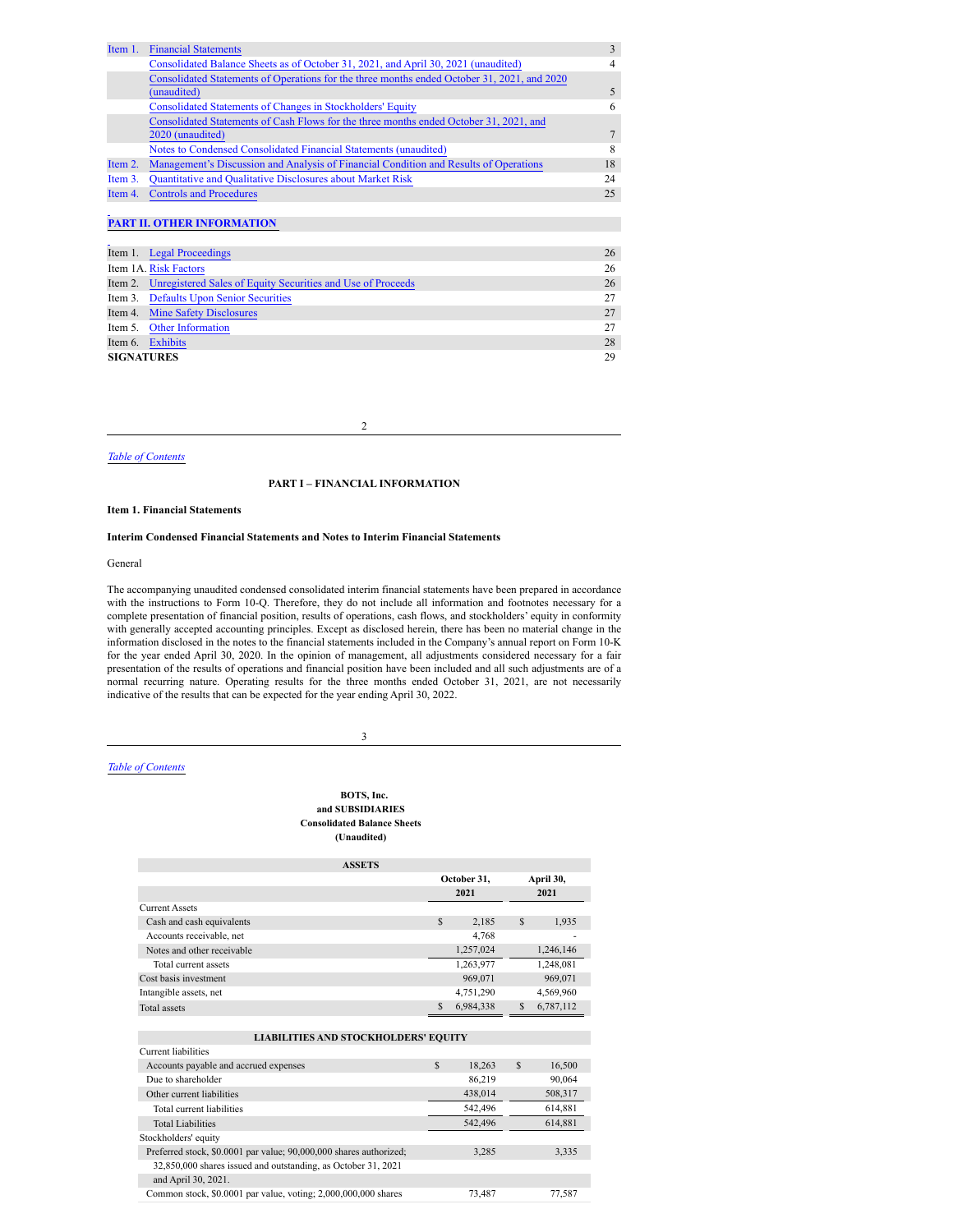| authorized; 734,874,596 and 775,874,596 shares issued, and            |                |                |
|-----------------------------------------------------------------------|----------------|----------------|
| outstanding, as of October 31, 2021 and April 30, 2021, respectively. |                |                |
| Treasury stock                                                        | (680, 330)     | (680, 330)     |
| Additional paid in capital                                            | 28,267,511     | 27,947,761     |
| Accumulated deficit                                                   | (21, 222, 111) | (21, 176, 122) |
| Total stockholders' equity                                            | 6.441.842      | 6.172.231      |
| Total liabilities and stockholders' equity                            | 6.984.338      | 6.787.112      |
|                                                                       |                |                |

See accompanying notes to unaudited consolidated financial statements.

4

## <span id="page-3-0"></span>*Table of [Contents](#page-1-0)*

#### **BOTS, Inc. and SUBSIDIARIES Consolidated Statements of Operations (Unaudited)**

|                                                            |    | For the Three Months Ended<br>October 31. |    | For the Six Months Ended October<br>31, |    |             |    |             |
|------------------------------------------------------------|----|-------------------------------------------|----|-----------------------------------------|----|-------------|----|-------------|
|                                                            |    | 2021                                      |    | 2020                                    |    | 2021        |    | 2020        |
| Selling, general, and administrative                       |    | 15,912                                    |    | 2,861                                   |    | 20,253      |    | 7,912       |
| Professional fees                                          |    | 7,596                                     |    | 2,084                                   |    | 322,596     |    | 6,260       |
| Stock based compensation                                   |    |                                           |    |                                         |    |             |    | 3,720,000   |
| Marketing & advertising                                    |    | ٠                                         |    | 225                                     |    |             |    | 1,584       |
| Amortization and depreciation                              |    | 3,900                                     |    | 51,563                                  |    | 7,800       |    | 99,696      |
| Total operating expenses                                   |    | 27,408                                    |    | 56,733                                  |    | 350,649     |    | 3,835,452   |
| Income (Loss) from operations                              |    | (27, 408)                                 |    | (56, 733)                               |    | (350, 649)  |    | (3,835,452) |
| Other income (expense)                                     |    | 33,222                                    |    | 6,664                                   |    | 304,660     |    | 61,242,902  |
| Net income (loss) before non-controlling<br>interest       |    | 5,814                                     |    | (50,069)                                |    | (45,989)    |    | 57,407,450  |
| Loss on discontinued operations                            |    |                                           |    |                                         |    |             |    | (211, 839)  |
| Net income(loss) before minority interest                  |    | 5,814                                     |    | (50,069)                                |    | (45,989)    |    | 57,195,611  |
| Net income (loss) attributable to controlling<br>interest  | S  | 5,814                                     | S  | (50,069)                                | S  | (45,989)    | £. | 57,195,611  |
| Basic and diluted (Loss) per share:                        |    |                                           |    |                                         |    |             |    |             |
| Income(Loss) per share from continuing<br>operations       | \$ | 0.00                                      | S  | (0.00)                                  | \$ | (0.00)      | S  | 0.08        |
| Income(Loss) per share                                     | \$ | 0.00                                      | \$ | (0.00)                                  | \$ | (0.00)      | S  | 0.08        |
| Weighted average shares outstanding - basic<br>and diluted |    | 772,874,596                               |    | 513,636,726                             |    | 777,874,596 |    | 746,494,161 |

See accompanying notes to audited consolidated financial statements.

5

## <span id="page-3-1"></span>*Table of [Contents](#page-1-0)*

## **BOTS, Inc. and SUBSIDIARIES Consolidated Statements of Changes in Stockholders' Equity**

**(Unaudited)**

|                                             | <b>Preferred Stock</b> |                          | <b>Common Stock</b> |         | <b>Treasury Stock</b>    |                          | <b>Additional</b><br>Paid-in | Non-<br>Controlling      | Accumulated    | <b>Total</b><br>Stockholders'<br><b>Equity</b> |
|---------------------------------------------|------------------------|--------------------------|---------------------|---------|--------------------------|--------------------------|------------------------------|--------------------------|----------------|------------------------------------------------|
|                                             | <b>Shares</b>          | Amount                   | <b>Shares</b>       | Amount  | <b>Shares</b>            | Amount                   | Capital                      | Interest                 | Deficit        | (Deficit)                                      |
| Balance - April 30, 2020                    | 3,350,000              | 335                      | 505,374,596         | 50,537  | 1,700,000                | (680, 330)               | 13,981,354                   | 14,249                   | (13, 163, 908) | 202,237                                        |
| Stock issued for services                   |                        | $\overline{\phantom{a}}$ | 170,500,000         | 17,050  |                          |                          | 4,374,390                    |                          |                | 4,391,440                                      |
| Stock issued for acquisitions               | 30,000,000             | 3,000                    | 100,000,000         | 10,000  | $\overline{\phantom{a}}$ | $\sim$                   | 9,592,017                    | $\overline{\phantom{a}}$ | -              | 9,605,017                                      |
| Net income(loss)                            |                        |                          |                     |         |                          |                          | $\overline{\phantom{a}}$     | (14, 249)                | (8,012,214)    | \$ (8,026,463)                                 |
| Balance – April 30, 2021                    | 33,350,000             | 3,335                    | 775,874,596         | 77,587  | 1,700,000                | (680, 330)               | 27,947,761                   | $\overline{\phantom{a}}$ | (21, 176, 122) | 6,172,231                                      |
| Stock issued for services                   |                        | $\overline{\phantom{a}}$ | 4,000,000           | 400     |                          | $\overline{\phantom{a}}$ | 314,700                      |                          |                | 315,100                                        |
| Conversion of preferred to<br>common shares | (500,000)              | (50)                     | 5,000,000           | 500     |                          |                          | 50                           | $\overline{a}$           |                | 500                                            |
| Retirement of shares                        | ۰                      | $\sim$                   | (50,000,000)        | (5,000) | ۰                        | $\overline{\phantom{a}}$ | 5,000                        | $\overline{\phantom{a}}$ | ۰              | ۰                                              |
| Net income(loss)                            |                        |                          |                     |         |                          |                          |                              | $\overline{\phantom{a}}$ | (45,989)       | (45,989)                                       |
| Balance-October 31, 2021                    | 32,850,000             | 3,285                    | 734,874,596         | 73,487  | 1.700.000                | (680, 330)               | 28,267,511                   | $\overline{\phantom{a}}$ | (21, 222, 111) | 6,441,842                                      |

See accompanying notes to unaudited consolidated financial statements.

## <span id="page-3-2"></span>*Table of [Contents](#page-1-0)*

**BOTS, Inc. and SUBSIDIARIES Consolidated Statements of Cash Flows (Unaudited)**

6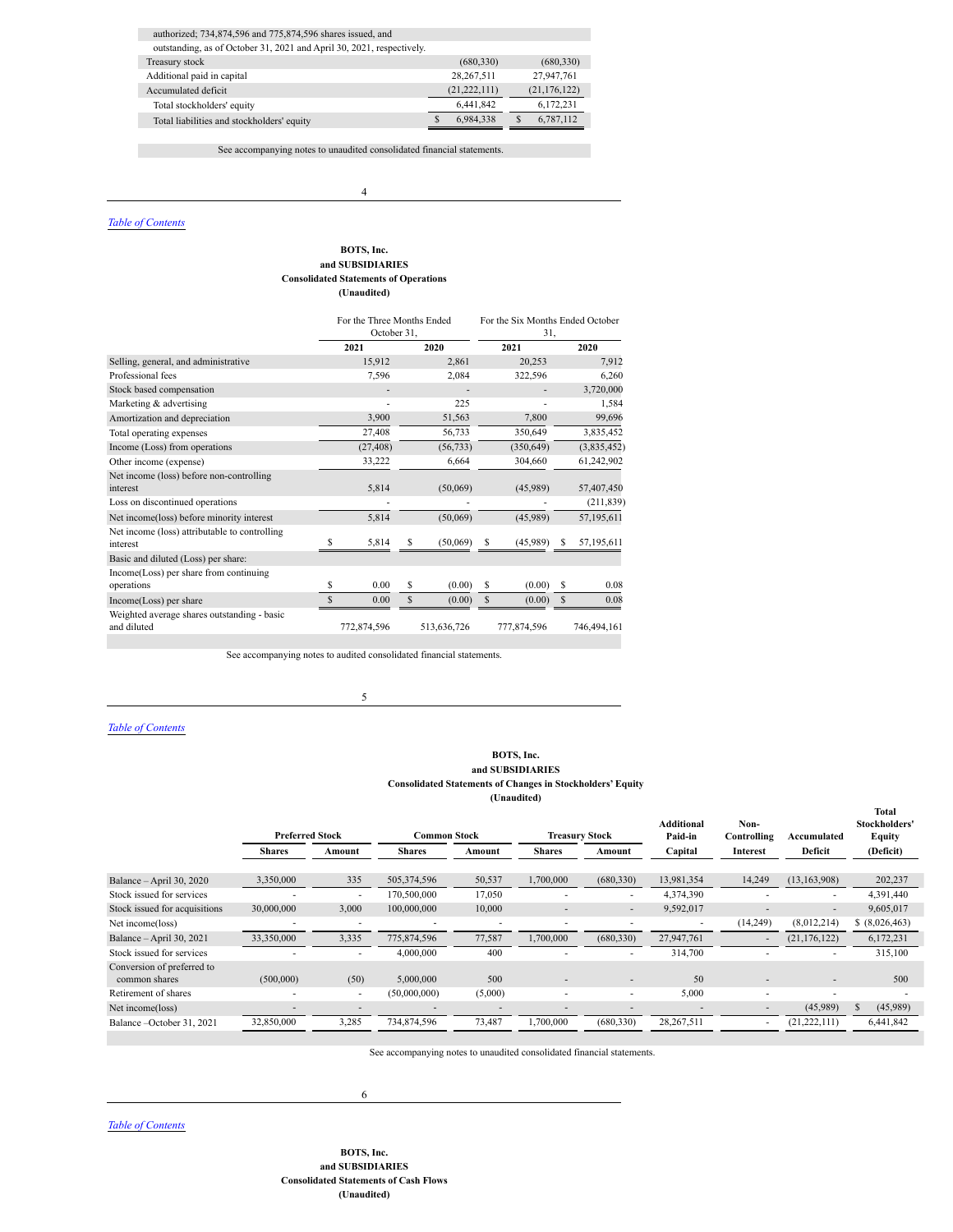|                                                                                      | <b>For the Six Months Ended</b><br>October 31. |                      |  |
|--------------------------------------------------------------------------------------|------------------------------------------------|----------------------|--|
|                                                                                      | 2021                                           | 2020                 |  |
| <b>Operating activities:</b>                                                         |                                                |                      |  |
| Net Income (Loss)                                                                    | (45,989)                                       | \$57,190,389         |  |
| Adjustments to reconcile net income (loss) to net cash used in operating activities: |                                                |                      |  |
| Depreciation and amortization                                                        | 7,800                                          | 99,696               |  |
| Common stock issued for services                                                     | 315,100                                        | 3,720,000            |  |
| Accrued interest, net                                                                |                                                | (39, 948)            |  |
| Impairment                                                                           |                                                | 37,190               |  |
| Effects of discontinued operations, net                                              |                                                | 317,530              |  |
| Effects of acquisition, net                                                          | $\overline{a}$                                 | (61, 244, 071)       |  |
| Changes in operating assets and liabilities:                                         |                                                |                      |  |
| Accounts receivable, net                                                             | (4,768)                                        |                      |  |
| Other receivable                                                                     | (10, 878)                                      |                      |  |
| Total adjustment to reconcile net income to net cash                                 | 307,254                                        | (57, 109, 603)       |  |
| Net cash provided In operating activities                                            | 261,265                                        | 80,786               |  |
|                                                                                      |                                                |                      |  |
| <b>Investing activities:</b>                                                         |                                                |                      |  |
| Acquisition of intangible assets                                                     | (189, 130)                                     |                      |  |
| Net cash used in investing activities                                                | (189, 130)                                     |                      |  |
|                                                                                      |                                                |                      |  |
| <b>Financing Activities:</b>                                                         |                                                |                      |  |
| Repayment to related party, net                                                      | (3,845)                                        | (64, 241)            |  |
| Repayment of notes payable                                                           | (68,040)                                       | (40,000)             |  |
| Net cash used in financing activities                                                | (71, 885)                                      | (104, 241)           |  |
|                                                                                      |                                                |                      |  |
| Net Change in Cash                                                                   | 250                                            | (23, 455)            |  |
| Cash at Beginning of Year                                                            | 1,935                                          | 24,695               |  |
| Cash at End of Period                                                                | $\mathbf{s}$<br>2,185                          | $\mathbf S$<br>1,240 |  |
|                                                                                      |                                                |                      |  |
| <b>Supplemental Disclosure of Cash Flows Information:</b>                            |                                                |                      |  |
| Cash paid for interest                                                               | \$                                             | \$                   |  |
| Cash paid for income taxes                                                           | $\hat{S}$                                      | \$                   |  |
| Non-cash Investing and Financing Activities:                                         |                                                |                      |  |
| Joint Venture investment with BRRX Management                                        |                                                | (166, 675)           |  |
| Purchase of First Bitcoin Capital, LLC                                               |                                                | 10,027,752           |  |
| Stock issued in settlement of debt                                                   |                                                | 58,076               |  |
| Debt exchange for cryptocurrency                                                     |                                                | 218,257              |  |
|                                                                                      |                                                |                      |  |

See accompanying notes to unaudited consolidated financial statements.

7

#### <span id="page-4-0"></span>*Table of [Contents](#page-1-0)*

**BOTS, Inc. Notes to Consolidated Financial Statements (Unaudited)**

#### **Note 1. Organization and Basis of Presentation**

The accompanying consolidated audited financial statements of BOTS, Inc., (the "Company", "we", "our"), have been prepared in accordance with accounting principles generally accepted in the United States of America and the rules of the Securities and Exchange Commission ("SEC").

#### **Basis of Presentation and Principles of Consolidation**

The accompanying consolidated financial statements include the accounts of the Company and its subsidiaries and have been prepared in accordance with U.S. generally accepted accounting principles ("GAAP"). All significant intercompany accounts and transactions have been eliminated.

The consolidated financial statements include the accounts of the Company and its subsidiaries:

· First Bitcoin Capital, LLC

#### **Description of Business**

Originally, we were formed to open and operate a full-service day spa in Montrose, California. In October 2013 we repositioned ourselves as a technology company focused on two long-term secular trends sweeping the globe: (1) The decriminalization and legalization of marijuana for medicinal or recreational purposes; and (2) the adoption of electronic vaporizing cigarettes (commonly known as "eCigs").

The Company initially earned revenue through wholesale and retail sales of electronic cigarettes, vaporizers, and accessories in the United States. It offered electronic cigarettes and related products through its online store at www.mcig.org, as well as through the company's wholesale, distributor, and retail programs. We expanded operations to include the VitaCig brand in 2014.

From 2015 through 2020 the Company was involved in multiple cannabis business entities. We have elected to discontinue all operations in the cannabis markets and e-cig markets while focusing on robotics and blockchain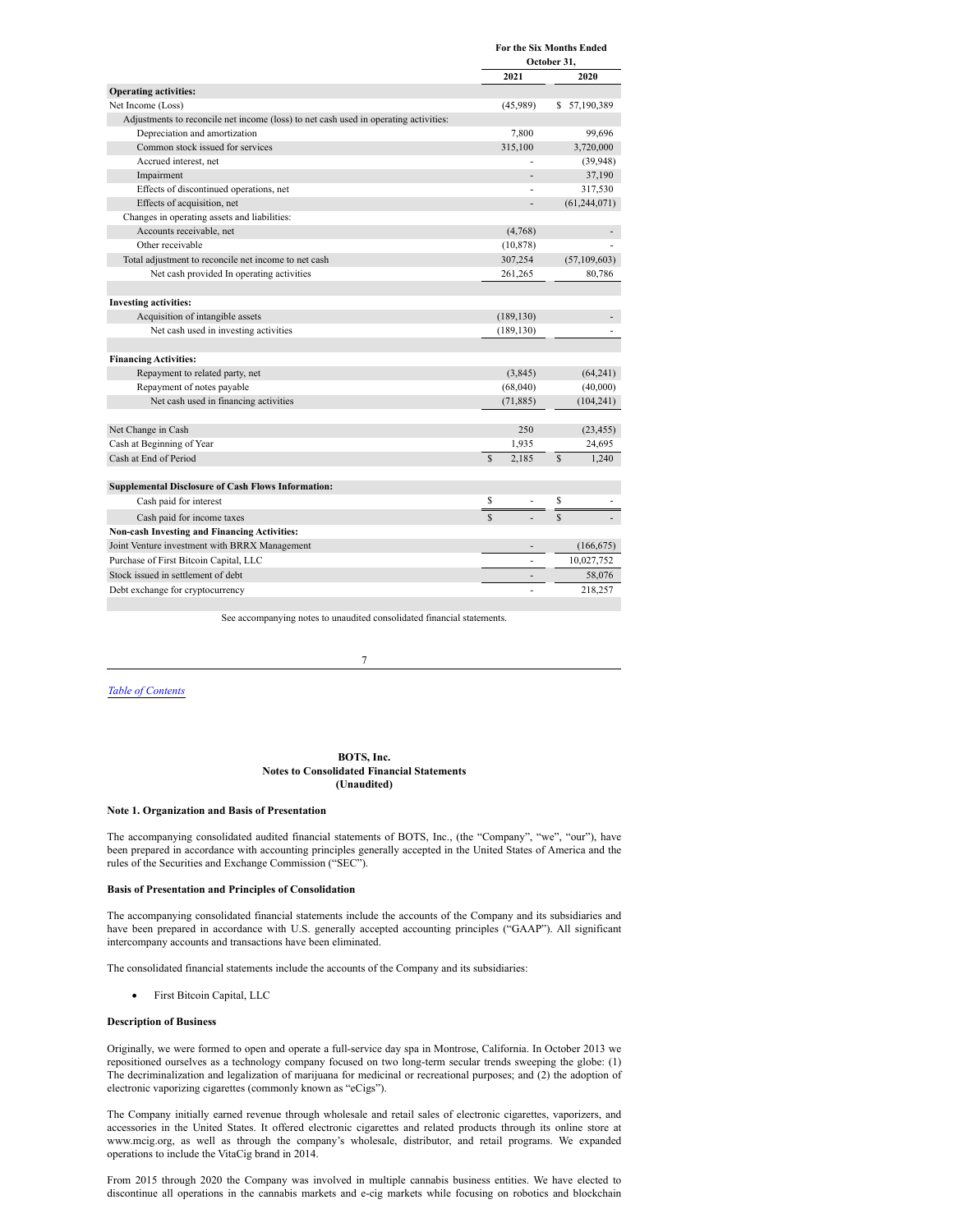technologies.

We operated multiple websites (which are not incorporated as part of this Form 10Q report). The Company's primary website is www.BOTS.bz.

#### **Subsidiaries of the Company**

The Company currently operates, in addition to BOTS, Inc., the following subsidiaries which are consolidated:

#### *First Bitcoin Capital, LLC*

On May 14, 2020, we acquired 100% of First Bitcoin Capital, LLC ("FBC"). FBC was incorporated on December 11, 2017, under the laws of the state of Colorado. FBC works in multiple areas of blockchain development and cryptocurrency.

#### *CoinQX Exchange Limited*

On May 14, 2020, we acquired 100% of CoinQX Exchange, Limited ("CoinQX"). CoinQX was incorporated on July 4, 2014, in British Columbia, Canada. CoinQX has not yet begun operations.

#### *420Wifi.com, llc*

On May 14, 2020, we acquired 100% of 420wifi.com, llc ("420wifi"). 420wifi was organized on January 18, 2019, under the laws of the state of Wyoming. 420wifi has not yet begun operations.

#### *D'BOT Technology Corp*

On May 14, 2020, we acquired 100% of D'BOT Technology Corp ("DBOT"). DBOT was incorporated on March 15, 2019, under the laws of the state of Colorado. DBOT has not yet begun operations.

8

#### *Table of [Contents](#page-1-0)*

#### **Note 2. Summary of Significant Accounting Policies**

#### **Principles of Consolidation**

The consolidated financial statements include the accounts of the Company, the wholly owned subsidiaries of FBC. Significant intercompany balances and transactions have been eliminated.

#### **Concentration of Credit Risk and Significant Customers**

Financial instruments which potentially subject the Company to a concentration of credit risk consist principally of temporary cash investments and accounts receivable. The Company places its temporary cash investments with financial institutions insured by the FDIC.

Concentrations of credit risk with respect to trade receivables are limited due to the diverse group of customers to whom the Company sells. The Company establishes an allowance for doubtful accounts when events and circumstances regarding the collectability of its receivables warrant based upon factors such as the credit risk of specific customers, historical trends, other information and past bad debt history. The outstanding balances are stated net of an allowance for doubtful accounts.

Under Topic 606, revenue is recognized when control of the promised goods or services is transferred to our customers, in an amount that reflects the consideration we expect to be entitled to in exchange for those goods or services.

We determine revenue recognition through the following steps:

- identification of the contract, or contracts, with a customer;
- identification of the performance obligations in the contract:
- determination of the transaction price:
- allocation of the transaction price to the performance obligations in the contract; and
- recognition of revenue when, or as, we satisfy a performance obligation.

#### **Interest Receivable**

The Company's interest receivables are accrued from two convertible promissory notes. The interest will continue to accrue until such time as the debt is paid in full, or the Company elects to convert the promissory note, or a portion there of, into equity of the debtor.

#### **Intangible Assets**

The Company's intangible assets consist of certain website development costs that is amortized over their useful life in accordance with the guidelines of *ASC 350-30 General Intangible Other than Goodwill* and *ASC 350-50 Website Development Costs*. In addition to these finite intangible assets, the Company accounts for its infinite intangible assets without depreciation and/or amortization. These assets are reviewed annually by an independent review to determine if an impairment should be recognized. As the Company owned no infinite intangible assets in the prior fiscal year ending April 30, 2020, no impairment was warranted for the Company's infinite intangible assets.

#### **Basic and Diluted Net Loss Per Share**

The Company follows *ASC Topic 260 – Earnings Per Share*, and *FASB 2015-06, Earnings Per Share* to account for earnings per share. Basic earnings per share ("EPS") calculations are determined by dividing net loss by the weighted average number of shares of common stock outstanding during the year. Diluted earnings per share calculations are determined by dividing net income by the weighted average number of common shares and dilutive common share equivalents outstanding. During periods when common stock equivalents, if any, are anti-dilutive they are not considered in the computation.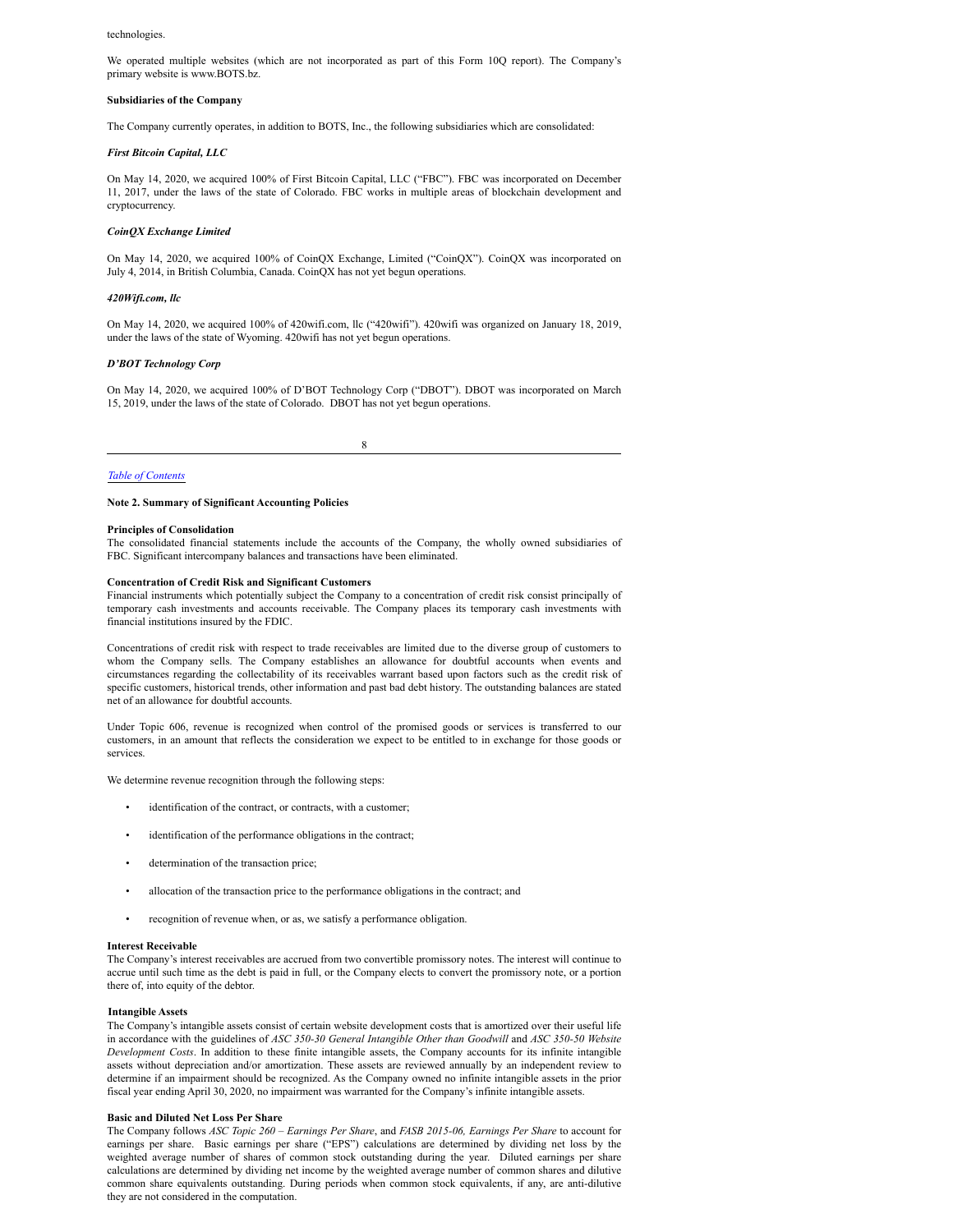Basic net earnings (loss) per common share are computed by dividing the net earnings (loss) for the period by the weighted average number of common shares outstanding during the period. Diluted earnings (loss) per share are computed using the weighted average number of common and dilutive common stock equivalent shares outstanding during the period. Dilutive common stock equivalent shares consist of Series A convertible preferred stock, convertible debentures, stock options and warrant common stock equivalent shares.

9

#### *Table of [Contents](#page-1-0)*

#### **Concentration of Credit Risk**

Financial instruments, which potentially subject us to concentrations of credit risk, consist principally of cash and trade receivables. Concentrations of credit risk with respect to trade receivables are limited due to the clients that comprise our customer base and their dispersion across different business and geographic areas. We estimate and maintain an allowance for potentially uncollectible accounts and such estimates have historically been within management's expectations.

Our cash balances are maintained in accounts held by major banks and financial institutions located in the United States. The Company may occasionally maintain amounts on deposit with a financial institution that are in excess of the federally insured limit of \$250,000. The risk is managed by maintaining all deposits in high quality financial institutions. The Company had \$0 and \$0 in excess of federally insured limits at October 31, 2021 and April 30, 2020.

#### **Note 3. Going Concern**

The Company's financial statements are prepared using generally accepted accounting principles, which contemplate the realization of assets and liquidation of liabilities in the normal course of business. Because the business is new and has a limited history and relatively few sales, no certainty of continuation can be stated. The accompanying financial statements for the periods ended October 31, 2021, and October 31, 2020, have been prepared assuming that the Company will continue as a going concern, which contemplates the realization of assets and satisfaction of liabilities in the normal course of business.

The Company has suffered losses from operations and has an accumulated deficit, which raise substantial doubt about its ability to continue as a going concern.

Management is taking steps to raise additional funds to address its operating and financial cash requirements to continue operations in the next twelve months. Management has devoted a significant amount of time in the raising of capital from additional debt and equity financing. However, the Company's ability to continue as a going concern is dependent upon raising additional funds through debt and equity financing and generating revenue. There are no assurances the Company will receive the necessary funding or generate revenue necessary to fund operations. The financial statements contain no adjustments for the outcome of this uncertainty.

10

#### *Table of [Contents](#page-1-0)*

#### **Note 4. Cost Basis Investments**

The Company has invested \$969,071 through October 31, 2021, in First Bitcoin Capital, LLC

#### **Note 5. Acquisition**

On May 15, 2020, the Company acquired First Bitcoin Capital, LLC and all the assets of First Bitcoin Capital Corp. The Company acquired all cash, inventory, prepaid expenses, inventory, fixed assets, and intellectual property for a total purchase price of \$10,120,000. The Company issued 100,000,000 common shares and 30,000,000 Series A Preferred shares at the rate of \$0.0253 per underlying common share. The Company has 60,000,000 Series A Preferred held in reserve for issuance should certain milestones be achieved over the course of three years.

In accordance to rule, the following table reflects the determination of the purchase price of the assets of First Bitcoin Capital Corp and the business entity of First Bitcoin Capital, LLC:

| <b>Acquisition of First Bitcoin Capital Corp Assets</b>    |               |  |  |  |  |
|------------------------------------------------------------|---------------|--|--|--|--|
| Cash                                                       | 800           |  |  |  |  |
| Patent                                                     | 308,750       |  |  |  |  |
| Interest receivable                                        | 25,058        |  |  |  |  |
| Notes receivable                                           | 1,191,307     |  |  |  |  |
| Cost basis investments                                     | 972,425       |  |  |  |  |
| Non-current digital assets                                 | 214,264,073   |  |  |  |  |
| Total assets acquired                                      | 216,762,413   |  |  |  |  |
|                                                            |               |  |  |  |  |
| Reserve for devaluation                                    | 145, 372, 485 |  |  |  |  |
| Total liabilities assumed                                  | 145, 372, 485 |  |  |  |  |
| Net acquisition assets                                     | 71,389,928    |  |  |  |  |
|                                                            |               |  |  |  |  |
| <b>Total Purchase Price</b>                                |               |  |  |  |  |
| Common Stock issued as part of acquisition (100,000,000)   | 2,530,000     |  |  |  |  |
| Preferred Stock issued as part of acquisition (90,000,000) | 22,770,000    |  |  |  |  |
| <b>Total Purchase Price</b>                                | 25,300,000    |  |  |  |  |
| Reserve for unissued stock                                 | 15,180,000    |  |  |  |  |
| Stock issued as part of purchase                           | 10.120.000    |  |  |  |  |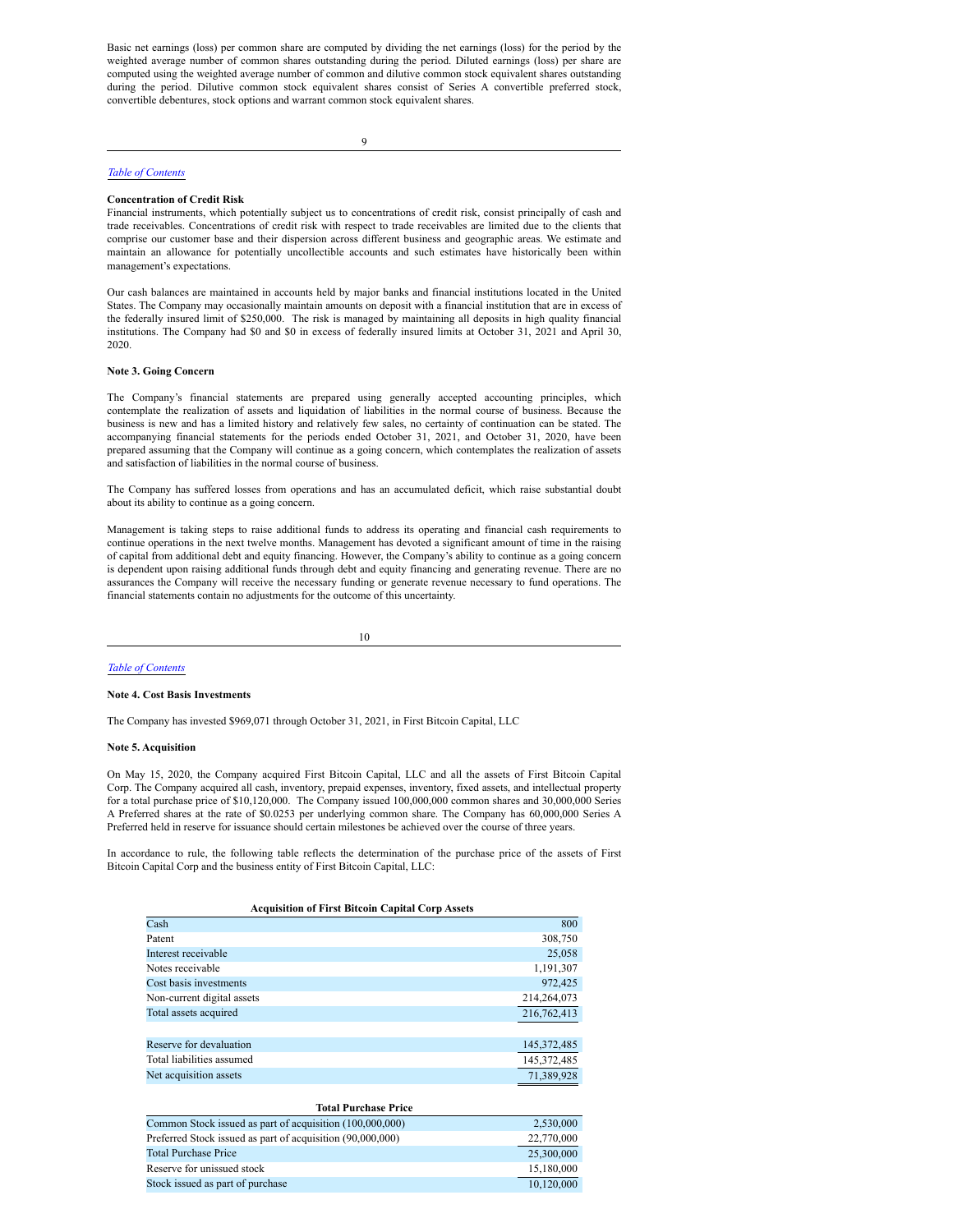| Net acquisition assets | 71.389.928 |
|------------------------|------------|
| Gain on Assets         | 61.269.928 |

11

#### *Table of [Contents](#page-1-0)*

#### **Note 6. Related Parties and Related Party Transactions**

Mr. Rosenberg, the Company's former CEO/CFO provided funding for the Company from time to time. During the nine months ended January 31, 2021, Mr. Rosenberg paid multiple expense on behalf of the Company, and received multiple payments from the Company as payment against the advances made. Mr. Rosenberg was owed \$70,196 as due to related party as of October 31, 2021

First Bitcoin Capital Corp, an affiliate shareholder of the Company's provides funding for First Bitcoin Capital, LLC, a wholly owned subsidiary of the Company. During the year ended April 30, 2021, First Bitcoin Capital Corp has funded \$6,113 to the Company.

Mr. Rosenberg received 80,000,000 shares of common stock for services provided in the acquisition of First Bitcoin Capital Corp assets and First Bitcoin Capital, LLC.

On April 29, 2020, we converted 5,000,000 of OBITX, Inc., common shares owned by us into 500,000 shares of Series B Preferred stock. The conversion was according to the terms of the Series B Preferred stock and as such there was no gain or loss on the transaction. BOTS may not convert the Series B Preferred shares into common shares until 24 months have expired from the transaction.

On August 23, 2021, Mr. Rosenberg converted 500,000 shares of Series B Preferred stock into 5,000,000 shares of common stock.

#### **Note 7. Cryptocurrency Assets**

During the year months ended April 30, 2021, the Company started transacting business with cryptocurrency assets. The Company records the asset as an Intangible Asset with Infinite Life. We classify cryptocurrency that have a market value and substantial liquidity as Current Intangible Assets. Cryptocurrency that does not trade on a market or have limited liquidity are classified as Non-current Intangible Assets.

12

#### *Table of [Contents](#page-1-0)*

The following chart shows our cryptocurrency assets held as of October 31, 2021:

#### **Schedule of Digital Currencies – Non-current**

|                          |                 | Cost per<br>Currency | <b>Total</b><br>Cost |
|--------------------------|-----------------|----------------------|----------------------|
| First Bitcoin (BIT)      |                 |                      |                      |
|                          | 17,120,497,315  | \$ 0.004029          | \$69,114,447         |
| President Trump (PRES)   | 55,869,517,129  | ÷                    | 145,372,484          |
| KiloCoin (KLC)           | 998,560,007     | ٠                    |                      |
| TeslaCoilCoin (TESLA) *  | 3,988,609       |                      | 622                  |
| Siacoin (SC)             | 342,348         |                      | ٠                    |
| Alphabit (ABC)           | 199,999,982     |                      |                      |
| Perkscoin                | 2,083,333       |                      | ٠                    |
| OTC Coin                 | 19,996,895,800  |                      |                      |
| President Johnson (GARY) | 54,987,192,536  |                      | ٠                    |
| Hillary (HILL)           | 55,967,772,167  |                      |                      |
| <b>BURN</b>              | 55,968,072,167  | ٠                    | ۰                    |
| Bitcoin Futures (XBU)    | 8,977,777       |                      |                      |
| Altcoin (ALT)            | 10,888          | ٠                    | ۰                    |
| <b>BPU</b>               | 8,999,000       | L,                   |                      |
| <b>BPL</b>               | 8,999,000       | ٠                    | ٠                    |
| <b>BCN</b>               | 8,999,000       | ä,                   |                      |
| <b>BXT</b>               | 8,999,000       | ۰                    | ٠                    |
| <b>XBC</b>               | 8,999,000       | ä,                   |                      |
| <b>XOM</b>               | 4,090,505       | ÷,                   | ٠                    |
| <b>WEED</b>              | 77,141,332      | ä,                   | $\frac{1}{2}$        |
| Fly (LOYAL)              | 2,254,750,118   | ٠                    | ٠                    |
| Catalan Coin             | 92,233,720,368  | ÷                    | $\frac{1}{2}$        |
| <b>OPRAH</b>             | 1,266,805,361   | ۰                    | ۰                    |
| <b>HERB</b>              | 888, 888, 888   | -                    | $\frac{1}{2}$        |
| MoshiachCoin             | 379,164         | ٠                    | Ξ                    |
| <b>HEMP</b>              | 100,000,000     | $\frac{1}{2}$        | $\frac{1}{2}$        |
| MaidSafeCoin (MAID)      | 71              | -                    | ۰                    |
| <b>AFG</b>               | 100,000,000,000 | -                    | ÷,                   |
| <b>AAL</b>               | 91,818,181,818  | -                    | ۰                    |
| <b>UAL</b>               | 91,818,181,818  | ÷                    |                      |
| <b>FFT</b>               | 91,818,181,818  | ٠                    | ۰                    |
| <b>HAL</b>               | 91,818,181,818  | ÷                    |                      |
| <b>SWA</b>               | 91,818,181,818  | -                    | ۳                    |
| <b>PURPOSE</b>           | 92,000,000,000  | ÷                    |                      |
| <b>UAE</b>               | 1,000,000,000   | ÷                    |                      |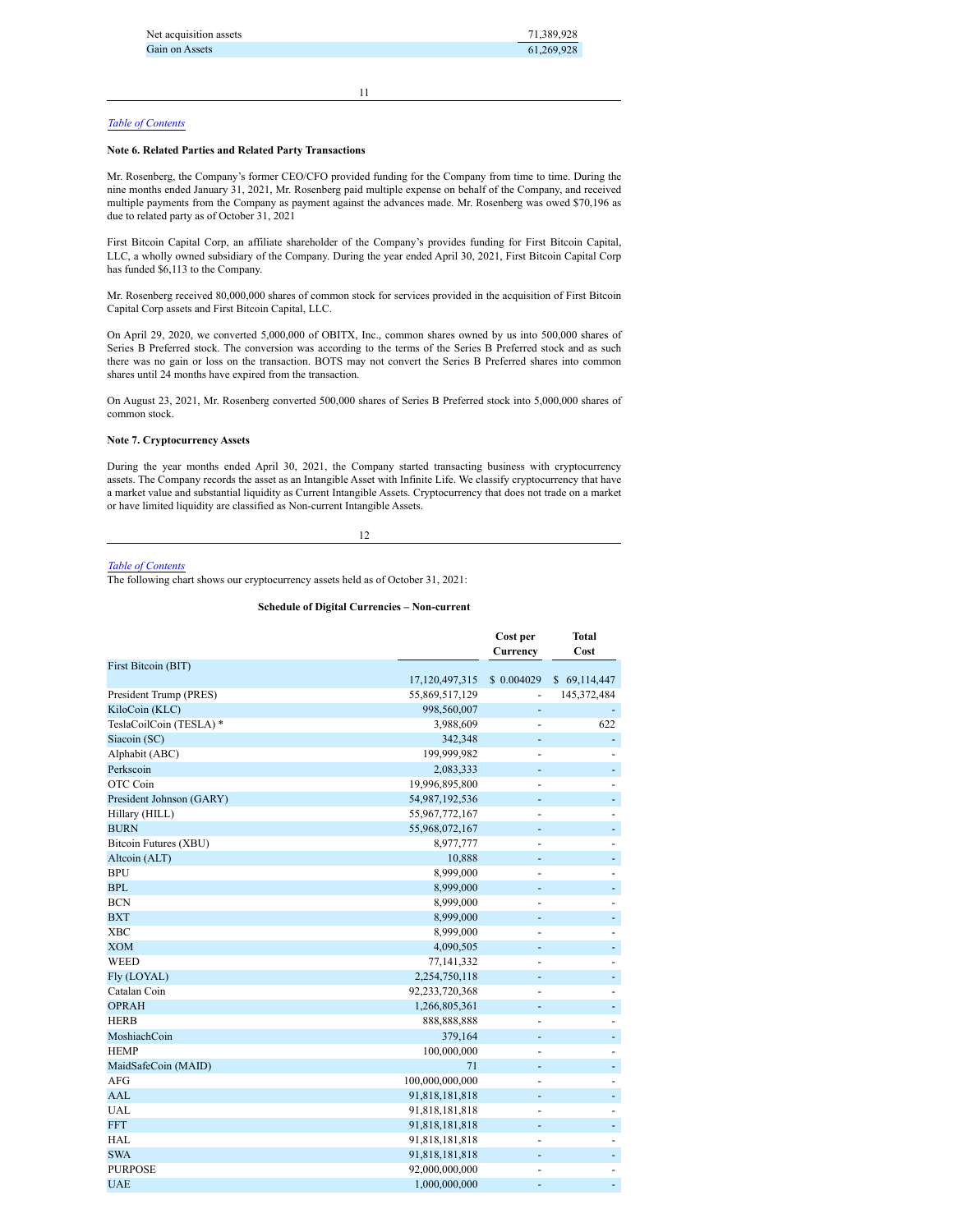| QTR        | 1,000,000,000 | ۰ |   |
|------------|---------------|---|---|
| <b>SIA</b> | 1,000,000,000 |   | ٠ |
| <b>CPA</b> | 1,000,000,000 | ٠ |   |
| <b>ANA</b> | 1,000,000,000 |   | ٠ |
| <b>KZR</b> | 1,000,000,000 | ٠ |   |
| <b>HVN</b> | 1,000,000,000 |   |   |
| LAN        | 1,000,000,000 | ٠ |   |
| <b>OMA</b> | 1,000,000,000 |   |   |
| JST        | 1,000,000,000 | ٠ |   |
| POE        | 1,000,000,000 |   |   |
| <b>XAX</b> | 1,000,000,000 | ٠ |   |
| <b>EIN</b> | 1,000,000,000 | ٠ |   |
| <b>WJA</b> | 1,000,000,000 | ۰ |   |
|            |               |   |   |
|            | 13            |   |   |

## *Table of [Contents](#page-1-0)*

| <b>IGO</b> | 1,000,000,000  | Ξ                            | $\overline{\phantom{m}}$ |
|------------|----------------|------------------------------|--------------------------|
| <b>IBE</b> | 1,000,000,000  | ۰                            |                          |
| <b>JBU</b> | 92,818,181,818 | ۳                            | ä,                       |
| <b>JSA</b> | 1,000,000,000  | ÷,                           | ÷.                       |
| <b>AZU</b> | 1,000,000,000  | ٠                            | ٠                        |
| <b>AVA</b> | 1,000,000,000  | ÷,                           | ÷,                       |
| <b>TAM</b> | 1,000,000,000  | ۰                            | ٠                        |
| <b>AZA</b> | 1,000,000,000  | ٠                            | ÷.                       |
| <b>DAT</b> | 1,000,000,000  | Ξ                            | ٠                        |
| <b>ASA</b> | 1,000,000,000  | ÷                            | ÷,                       |
| SCO        | 1,000,000,000  | ٠                            | ٠                        |
| SAS        | 1,000,000,000  | ÷,                           |                          |
| <b>SEY</b> | 1,000,000,000  | ÷                            | ٠                        |
| <b>TAP</b> | 1,000,000,000  | -                            |                          |
| <b>TOM</b> | 1,000,000,000  | ٠                            | ٠                        |
| <b>ALK</b> | 1,000,000,000  | ÷,                           | ÷,                       |
| <b>CMP</b> | 1,000,000,000  | Ξ                            | ä,                       |
| <b>AHY</b> | 1,000,000,000  | -                            | ÷,                       |
| JAI        | 1,000,000,000  | ÷                            | ٠                        |
| MAU        | 1,000,000,000  | L,                           |                          |
| <b>BER</b> | 1,000,000,000  | $\overline{\phantom{a}}$     | ä,                       |
| <b>EWG</b> | 1,000,000,000  | -                            |                          |
| <b>EYH</b> | 1,000,000,000  | Ξ                            | ÷,                       |
| APJ        | 1,000,000,000  | $\overline{\phantom{a}}$     | ٠                        |
| <b>ETD</b> | 1,000,000,000  | ٠                            |                          |
| THY        | 1,000,000,000  | ÷,                           |                          |
| <b>EVA</b> | 1,000,000,000  | ÷,                           | ٠                        |
| QFA        | 1,000,000,000  | ٠                            | ٠                        |
| <b>DLH</b> | 1,000,000,000  | ÷                            | ٠                        |
| <b>GIA</b> | 1,000,000,000  | $\qquad \qquad \blacksquare$ | ٠                        |
| <b>CHH</b> | 92,818,181,818 | Ξ                            | ÷,                       |
| <b>THA</b> | 1,000,000,000  | $\overline{\phantom{a}}$     | ÷,                       |
| <b>AFR</b> | 1,000,000,000  | ٠                            | ٠                        |
| <b>SWR</b> | 1,000,000,000  | ÷,                           |                          |
| <b>AAR</b> | 1,000,000,000  | Ξ                            | ÷,                       |
| <b>ANZ</b> | 1,000,000,000  | ٠                            |                          |
| <b>VOZ</b> | 1,000,000,000  | Ξ                            | ٠                        |
| <b>AUA</b> | 1,000,000,000  | ÷                            |                          |
| <b>BKP</b> | 1,000,000,000  | ÷                            | ٠                        |
| JAL        | 1,000,000,000  | L,                           |                          |
|            |                |                              |                          |

## 14

## *Table of [Contents](#page-1-0)*

| <b>JAA</b> | 1,000,000,000  |                          |  |
|------------|----------------|--------------------------|--|
| JAT        | 1,000,000,000  | $\overline{\phantom{a}}$ |  |
| <b>HAD</b> | 1,000,000,000  | ٠                        |  |
| <b>AXM</b> | 1,000,000,000  | $\overline{\phantom{a}}$ |  |
| <b>KLM</b> | 1,000,000,000  | ٠                        |  |
| <b>VRD</b> | 1,000,000,000  | $\overline{\phantom{a}}$ |  |
| <b>BAW</b> | 92,818,181,818 | ٠                        |  |
| <b>FIN</b> | 1,000,000,000  | $\overline{\phantom{a}}$ |  |
| <b>VIR</b> | 1,000,000,000  | ٠                        |  |
| <b>CRK</b> | 1,000,000,000  | $\overline{\phantom{a}}$ |  |
| <b>NAX</b> | 1,000,000,000  |                          |  |
| <b>ACA</b> | 1,000,000,000  | $\overline{\phantom{a}}$ |  |
| <b>CSN</b> | 1,000,000,000  | ٠                        |  |
| AEE        | 1,000,000,000  | $\overline{\phantom{a}}$ |  |
| <b>MAS</b> | 1,000,000,000  | -                        |  |
| DAL        | 92,818,181,818 | ٠                        |  |
|            |                |                          |  |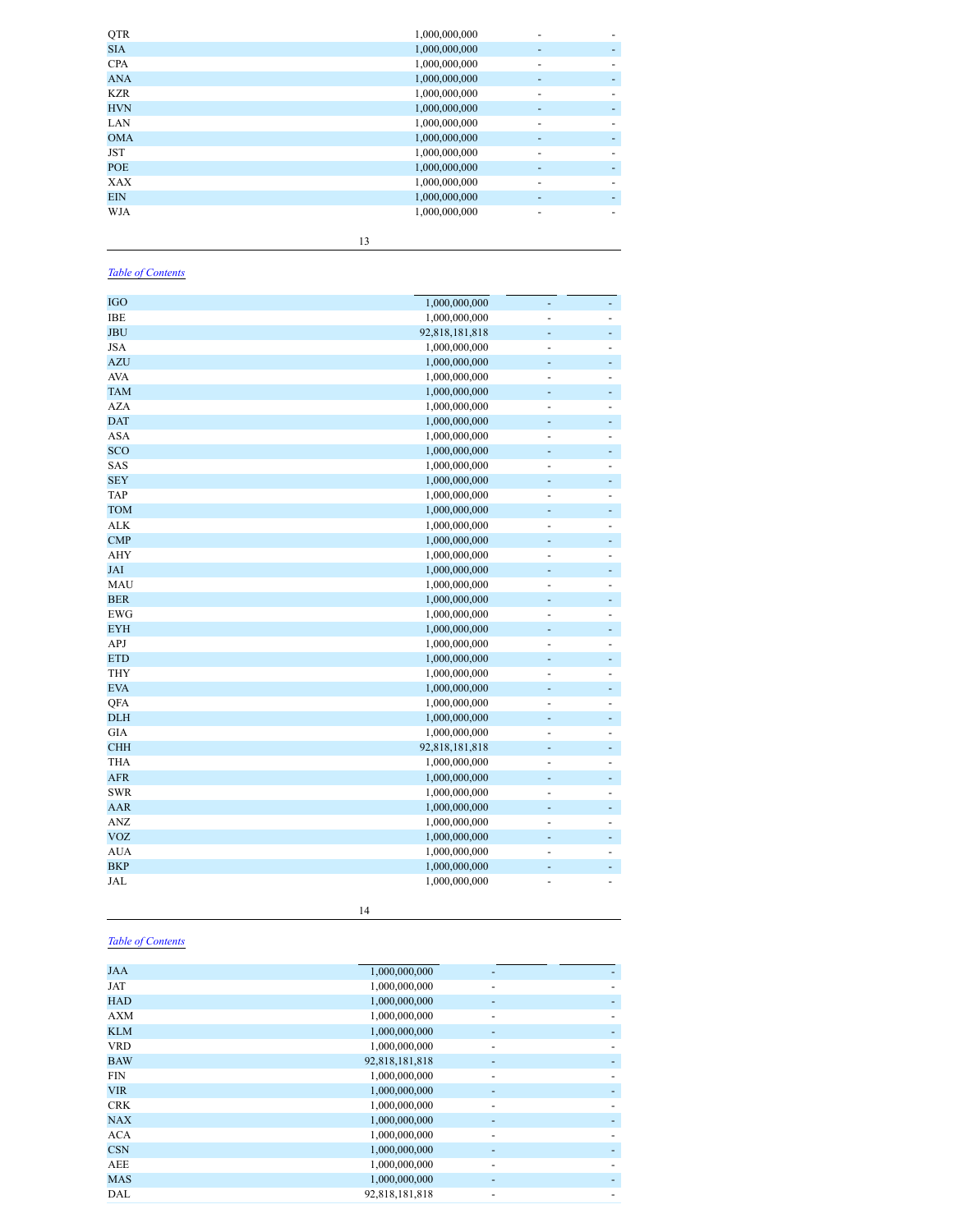| <b>KAL</b>     | 1,000,000,000  | ٠                            | $\overline{\phantom{a}}$     |
|----------------|----------------|------------------------------|------------------------------|
| CAL            | 1,000,000,000  | $\blacksquare$               |                              |
| <b>EZY</b>     | 1,000,000,000  | ٠                            | ÷                            |
| <b>SLK</b>     | 1,000,000,000  | Ξ                            | $\qquad \qquad \blacksquare$ |
| <b>AFL</b>     | 1,000,000,000  | ٠                            | ÷                            |
| <b>SAA</b>     | 1,000,000,000  | $\qquad \qquad \blacksquare$ | ÷,                           |
| <b>CES</b>     | 1,000,000,000  | ٠                            | ÷,                           |
| <b>GFA</b>     | 1,000,000,000  | -                            |                              |
| <b>ICE</b>     | 1,000,000,000  | ٠                            | ÷                            |
| <b>SVA</b>     | 1,000,000,000  | $\overline{a}$               |                              |
| PAL            | 1,000,000,000  | $\overline{\phantom{a}}$     | ä,                           |
| EGF            | 1,000,000,000  | -                            | $\frac{1}{2}$                |
| <b>KQA</b>     | 1,000,000,000  | $\overline{\phantom{a}}$     | Ξ                            |
| <b>DTA</b>     | 1,000,000,000  | ٠                            | ÷,                           |
| <b>CCA</b>     | 1,000,000,000  | Ξ                            | Ξ                            |
| <b>TSC</b>     | 1,000,000,000  | $\overline{\phantom{a}}$     | -                            |
| <b>ANE</b>     | 1,000,000,000  | ٠                            | ÷,                           |
| <b>DKH</b>     | 1,000,000,000  | -                            |                              |
| <b>FJI</b>     | 1,000,000,000  | ٠                            | ä,                           |
| LOTP           | 1,000,000,000  | $\overline{\phantom{a}}$     | $\overline{\phantom{m}}$     |
| CAW            | 1,000,000,000  | ٠                            | ä,                           |
| <b>AMX</b>     | 1,000,000,000  | ٠                            | $\overline{\phantom{m}}$     |
| <b>RBA</b>     | 1,000,000,000  | $\overline{\phantom{a}}$     | ۳                            |
| <b>GCRC</b>    | 1,000,000,000  | ٠                            | ÷,                           |
| <b>TGW</b>     | 1,000,000,000  | ٠                            | ÷                            |
| <b>MNO</b>     | 1,000,000,000  | ٠                            | ٠                            |
| <b>RJA</b>     | 1,000,000,000  | ٠                            | ÷                            |
| <b>SEJ</b>     | 1,000,000,000  | Ξ                            |                              |
| <b>WOWN</b>    | 1,000,000,000  | ٠                            | ä,                           |
| <b>SW</b>      | 1,000,000,000  | ÷,                           | ٠                            |
| <b>FS</b>      | 1,000,000,000  | Ξ                            | Ξ                            |
| <b>RT</b>      | 1,000,000,000  | ٠                            | ٠                            |
| <b>BW</b>      | 1,000,000,000  |                              | Ξ                            |
| IJ             | 1,000,000,000  |                              |                              |
| MC             | 1,000,000,000  | Ξ                            | ٠                            |
| HH             | 1,000,000,000  | ٠                            |                              |
| IC             | 1,000,000,000  | Ξ                            | ÷,                           |
| <b>CH</b>      | 92,818,181,818 | ÷,                           |                              |
| WY             | 1,000,000,000  | Ξ                            |                              |
| Total          |                |                              | \$214,487,552                |
| Reserve        |                |                              | 210,209,892                  |
| Carrying Value |                |                              | \$<br>4,277,660              |
|                |                |                              |                              |

15

#### *Table of [Contents](#page-1-0)*

#### **Note 8. Discontinued Operations**

During the three months ended October 31, 2020, the company wrote-off its investments into BRRX Management joint venture and eliminated the value of its California City cannabis license. This write-off resulted in an expense from discontinued operations of \$211,839

16

## *Table of [Contents](#page-1-0)*

#### **Note 9. Stockholders' Equity**

#### **Common Stock**

As of October 31, 2021, the Company was authorized to issue 2,000,000,000 common shares at a par value of \$0.0001. As of July 31, 2021, the Company had issued and outstanding 775,874,596 common shares.

On May 14, 2020, the Company issued 50,000,000 shares of common stock to Overwatch Partners, Inc., as part of payment for services provided as part of the acquisition of First Bitcoin Capital Corp assets and First Bitcoin Capital, LLC.

On May 14, 2020, issued 80,000,000 shares of common stock as stock-based compensation to Paul Rosenberg for services provided as the CEO of the Company.

The Company issued 10,000,000 shares of common stock to Carl G. Hawkins for legal services provided through May 14, 2020. The Law Offices of Carl G Hawkins provided legal services to the Company.

The Company issued 10,000,000 shares of common stock to Law Offices of Thomas G Amon for legal services provided through May 14, 2020, for legal services to the Company.

On May 15, 2020, we issued 100,000,000 common shares to First Bitcoin Capital Corp in an asset purchase.

On July 20, 2020, we issued 15,000,000 shares of common stock to APO Holdings, LLC as payment for our outstanding debt of \$58,706.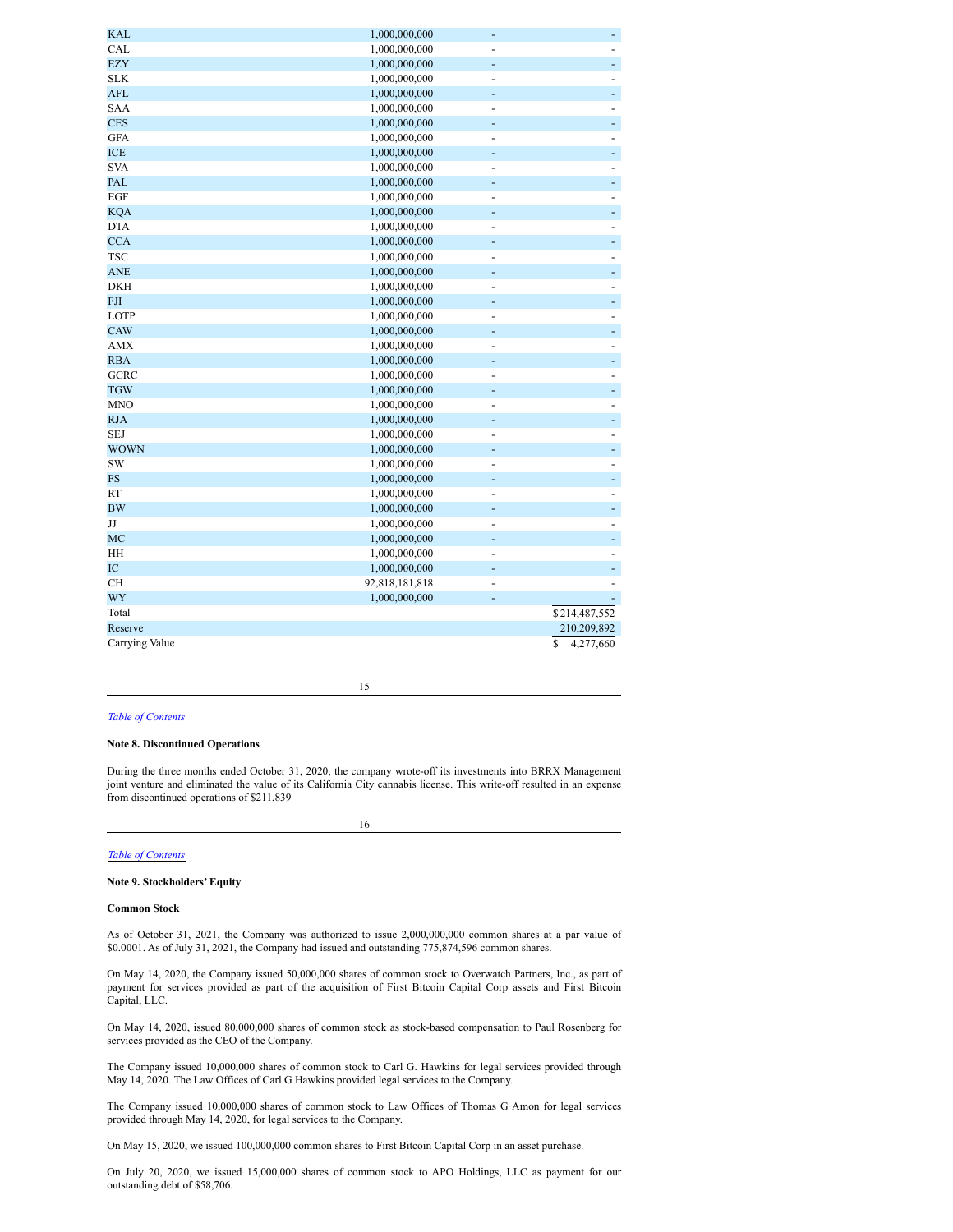On July 20, 2020, we 1,000,000 shares of common stock to Andrus Nomm and 500,000 shares of common stock to Levent Can Ersoydan for consulting services provided through July 20, 2020.

On December 23, 2020, we issued 4,000,000 shares of common stock to four different shareholders for services provided.

On May 1, 2021, the Company issued 1,000,000 shares of common stock to Oleksandr Gordieiev, the Compay's CEO for services provided.

On August 23, 2021, Mr. Rosenberg converted 500,000 shares of Series B Preferred stock into 5,000,000 shares of common stock.

During the six months ended October 31, 2021, the Company issued 4,000,000 shares of common stock related to consulting services provided.

#### **Preferred Stock**

The Company has authorized 100,000,000 shares of preferred stock, of which it has designated 100,000,000 as Series A Preferred, at \$0.0001 par value. The Company has 32,850,000 issued and outstanding as of October 31, 2021. Each share of the Preferred Stock has 10 votes on all matters presented to be voted by the holders of the Company's common stock.

On May 15, 2020, we issued 30,000,000 Series A Preferred to First Bitcoin Capital Corp in an asset purchase.

On August 23, 2021, Mr. Rosenberg converted 500,000 shares of Series B Preferred stock into 5,000,000 shares of common stock.

#### **Note 10. Subsequent Events**

There are no subsequent events that would have a material effect on the Company.

17

#### <span id="page-10-0"></span>*Table of [Contents](#page-1-0)*

#### **Item 2. Management's Discussion and Analysis of Financial Condition and Results of Operations**

*The following discussion should be read in conjunction with our condensed consolidated financial statements and related notes thereto included elsewhere in this Quarterly Report on Form 10-Q and the consolidated financial* statements and related notes thereto in our Annual Report on Form 10-K for the year ended April 30, 2021.

*Certain statements in this section contain "forward-looking statements" within the meaning of the Private Securities* Litigation Reform Act of 1995. All statements contained in this report and not clearly historical in nature are *forward-looking, and the words "may," "will," "should," "could," "would," "expects," "plans," "anticipates," "believes," "estimates," "projects," "predicts," "intends," "potential," and similar expressions (as well as other words or expressions referencing future events, conditions or circumstances) generally are intended to identify forward-looking statements. Any statements in this report that are not historical facts are forward-looking* statements. Actual results may differ materially from those discussed from time to time in the Company's Securities *and Exchange Commission filings. The Company undertakes no obligation to update or revise any forward-looking* statement for events or circumstances after the date on which such statement is made except as required by law.

#### **HISTORY AND BACKGROUND**

We were incorporated in the State of Nevada on December 30, 2010, originally under the name Lifetech Industries, Inc. All agreements related to the Lifetech business were terminated and closed as of April 30, 2014. Effective August 2, 2013, the name was changed from "Lifetech Industries, Inc." to "mCig, Inc." The Company redomiciled to Puerto Rico on April 17, 2020. Effective April 17, 2020, the name was changed from "MCIG, Inc.," to "BOTS, Inc." The Company's common stock is traded under the symbol "BOTS." The Company is headquartered in San Juan, Puerto Rico.

#### **GENERAL**

Originally, we were formed to open and operate a full-service day spa in Montrose, California. In October 2013 we repositioned ourselves as a technology company focused on two long-term secular trends sweeping the globe: (1) The decriminalization and legalization of marijuana for medicinal or recreational purposes; and (2) the adoption of electronic vaporizing cigarettes (commonly known as "eCigs").

The Company initially earned revenue through wholesale and retail sales of electronic cigarettes, vaporizers, and accessories in the United States. It offered electronic cigarettes and related products through its online store at www.BOTS.org, as well as through the company's wholesale, distributor, and retail programs. We expanded operations to include the VitaCig brand in 2014.

From 2015 through 2020 the Company was involved in multiple cannabis business entities. We have elected to discontinue all operations in the cannabis markets and focus on robotics.

We operated multiple websites (which are not incorporated as part of this Form 10Q report). The Company's primary website is www.BOTS.bz.

18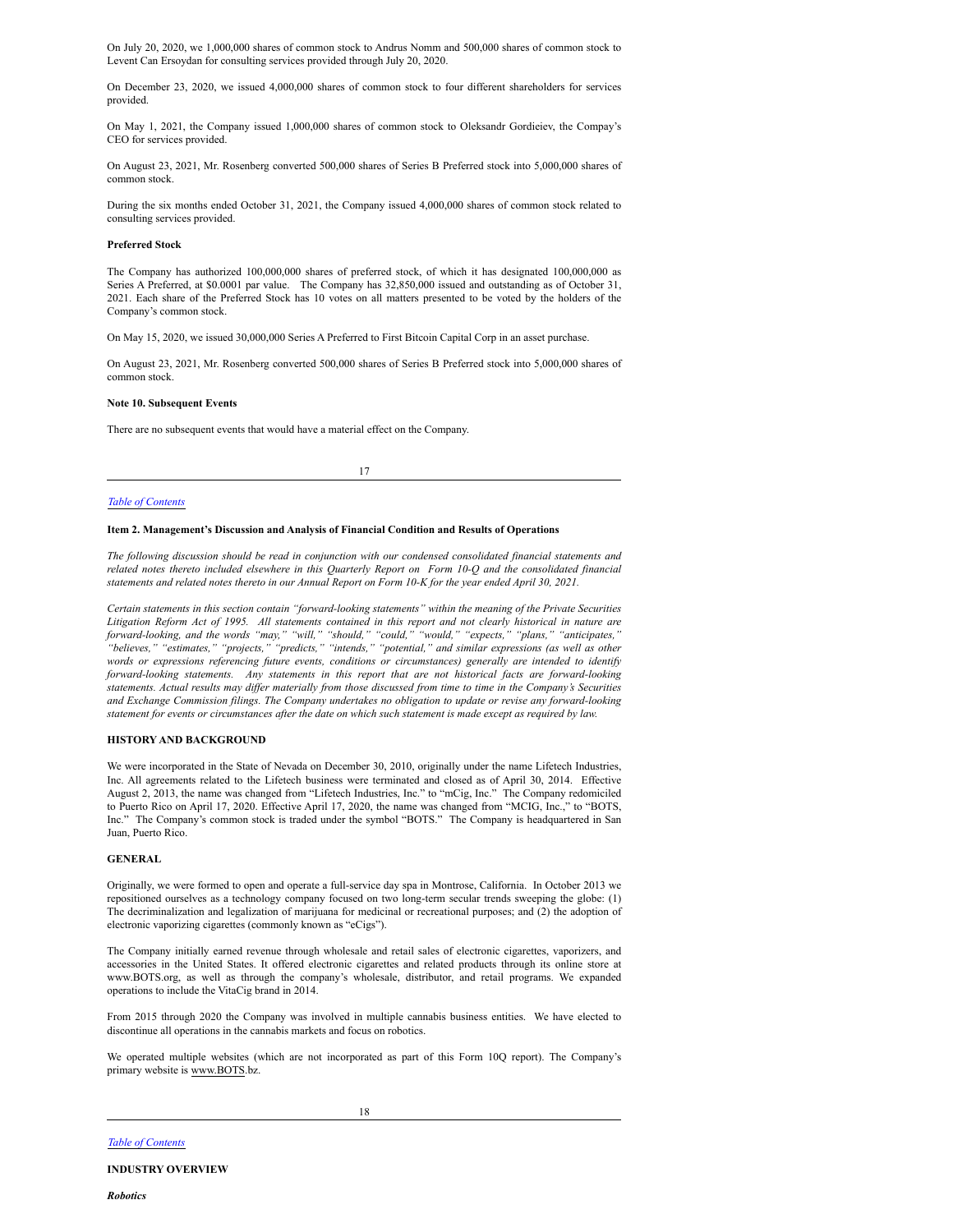The global robotics technology market size was valued at \$62.75 billion in 2019, and is projected to reach \$189.36 billion by 2027, growing at a CAGR of 13.5% from 2020 to 2027. Robotics technology is the intersection of technology, engineering, and science for producing machines called robots, which are used to replicate human actions. The key objective of the robotics technology is to enhance the performance of an organization and to produce better outcome. Robotics technology finds its wide range of applications in various industry verticals, which include healthcare, domestic, agriculture, technology, automotive, and manufacturing.

We believe that in the wake of COVID-19, demand for robotics is expected to increase among several industries such as supply chain, manufacturing, and healthcare, due to growing adoption of robots in place of humans to reduce the impact of the virus and to enhance market share.

Rise in need for automation and safety in organizations and availability of affordable, energy-efficient robots drive the growth of the global robotics market. In addition, increase in labor & energy costs and upsurge in usage of robotics technology in different industry verticals fuel the growth of the market. However, high initial cost of robots and lack of awareness among SMEs hamper the growth of the market. On the contrary, surge in adoption of robotics technology in emerging economies and increase in use in diverse applications are the factors expected to provide lucrative opportunities for the growth of the market.

Earlier, use of robots was limited to the automotive and manufacturing sectors. However, with the availability of customized solutions, industries such as healthcare, defense & security, aerospace, education, food & beverage, domestic, and electronics are adopting robotics technology to enhance their efficiency. In the coming years, robotics technology is expected to be used for different applications, which is expected to augment the growth of the market.

#### *Blockchain and Digital Data*

A Blockchain is a decentralized and distributed digital ledger that is used to record transactions across many computers so that the record cannot be altered retroactively without the alteration of all subsequent blocks and the collusion of the network. The blockchain system has been designed to use nodes agreement to order transactions and prevent fraud so that records cannot be altered retroactively. The network orders transaction by putting them together into groups called blocks, each block contains a definite amount of transactions and a link to the previous block. Bitcoin, which is the name of the best-known cryptocurrency, is the one for which blockchain technology was invented. Blockchain is, quite simply, a digital, decentralized ledger that keeps a record of all transactions that take place across a peer-to-peer network.

Bitcoins are not the only type of Digital Assets founded on math-based algorithms and cryptographic security, although it is considered the most prominent as of the date of the filing of this Registration Statement. Over 2,000 other Digital Assets, (commonly referred to as "altcoins", "tokens", "protocol tokens", or "digital assets"), have been developed since the Bitcoin Network's inception, including Ethereum, Ripple, Litecoin, Dash, and HEX.

#### Cryptocurrencies

Cryptocurrency is an encrypted decentralized digital currency transferred between peers and confirmed in a public ledger via a process known as mining. As of January 31, 2020, there are over 2,000 digital currencies in existence.

19

#### *Table of [Contents](#page-1-0)*

#### Blockchain Value

Cryptocurrencies are Digital Asset that is not a fiat currency (i.e., a currency that is backed by a central bank or a national, supra-national or quasi-national organization) and is not backed by hard assets or other credit. As a result, the value of cryptocurrencies is determined by the value that various market participants place on them through their transactions.

#### Exchange Valuation

Due to the peer-to-peer framework of cryptocurrencies, transferors and recipients of cryptocurrencies are able to determine the value of the cryptocurrency transferred by mutual agreement or barter with respect to their transactions. As a result, the most common means of determining the value of a cryptocurrency is by surveying one or more Exchanges where the cryptocurrency is publicly bought, sold and traded.

#### **Uses of Cryptocurrencies**

Global trade in cryptocurrencies consists of individual end-user-to-end-user transactions, together with facilitated exchange-based trading. There is currently no reliable data on the total number or demographic composition of users on the global exchanges.

Cryptocurrencies can be used to purchase goods and services, either online or at physical locations, although reliable data is not readily available about the retail and commercial market penetration of the various cryptocurrencies. To date, the rate of consumer adoption and use of cryptocurrencies for paying merchants has trailed the broad expansion of retail and commercial acceptance of cryptocurrency. Other markets, such as credit card companies and certain financial institutions are not accepting such digital assets. It is likely that there will be a strong correlation between the continued expansion of the Cryptocurrency Network and its retail and commercial market penetration.

The Blockchain Network was not designed to ensure the anonymity of users, despite a common misperception to the contrary. All transactions are logged on the Blockchain and any individual or government can trace the flow of cryptocurrencies from one address to another. Off-Blockchain transactions occurring off the Network are not recorded and do not represent actual transactions or the transfer of cryptocurrencies from one digital wallet address to another, though information regarding participants in an Off-Blockchain transaction may be recorded by the parties facilitating such Off-Blockchain transactions. Digital wallet addresses are randomized sequences of 27-34 alphanumeric characters that, standing alone, do not provide sufficient information to identify users; however, various methods may be used to connect an address to a particular user's identity, including, among other things, simple Internet searching, electronic surveillance and statistical network analysis and data mining. Anonymity is also reduced to the extent that certain Exchanges and other service providers collect users' personal information, because such Exchanges and service providers may be required to produce users' information in order to comply with legal requirements. In many cases, a user's own activity on the Blockchain Network or on Internet forums may reveal information about the user's identity.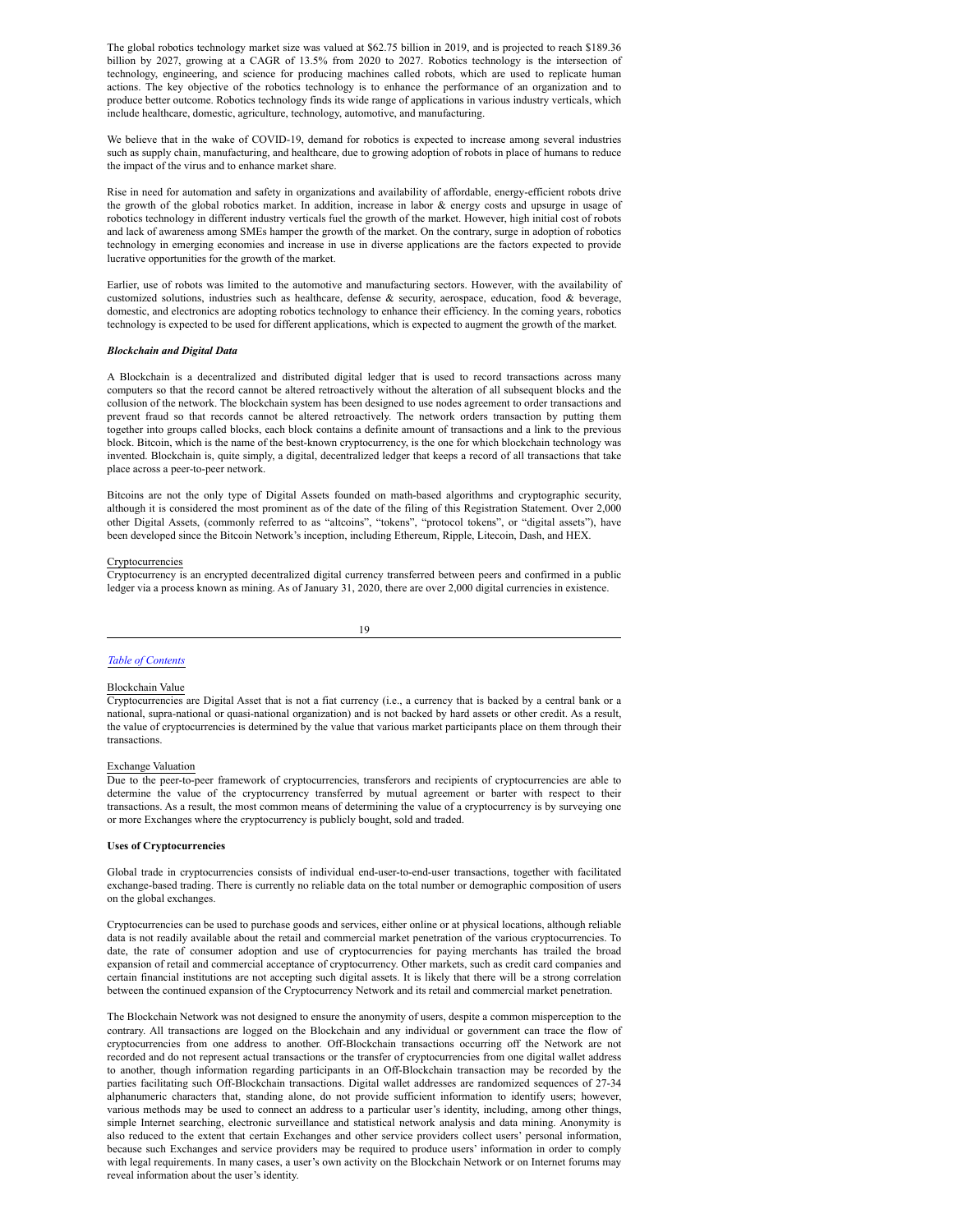Users may take certain precautions to enhance the likelihood that they and their transactions will remain anonymous. For instance, a user may send its cryptocurrencies to different addresses multiple times to make tracking the cryptocurrencies through the Blockchain more difficult or, more simply, engage a so-called "mixing" or "tumbling" service to switch its cryptocurrencies with those of other users. However, these precautions do not guarantee anonymity and are illegal to the extent that they constitute money laundering or otherwise violate the law.

As with any other asset or medium of exchange, cryptocurrencies can be used to purchase illegal goods or fund illicit activities. The use of cryptocurrencies for illicit purposes, however, is not promoted by the Blockchain Network or the user community as a whole. Furthermore, we do not believe our advertising, marketing, and consulting services has exposure to such uses because the services we provide are curated by our management and team.

20

#### *Table of [Contents](#page-1-0)*

#### **DESCRIPTION OF SUBSIDIARIES**

#### *First Bitcoin Capital, LLC*

On May 14, 2020 we acquired 100% of First Bitcoin Capital, LLC ("FBC"). FBC was incorporated on December 11, 2017 under the laws of the state of Colorado. FBC works in multiple areas of blockchain development and cryptocurrency.

#### *CoinQX Exchange Limited*

On May 14, 2020 we acquired 100% of CoinQX Exchange, Limited ("CoinQX"). CoinQX was incorporated on July 4, 2014 in British Columbia, Canada. CoinQX has not yet begun operations.

#### *420Wifi.com,llc*

On May 14, 2020, we acquired 100% of 420wifi.com, llc ("420wifi"). 420wifi was organized on January 18, 2019 under the laws of the state of Wyoming. 420wifi has not yet begun operations.

#### *D'BOT Technology Corp*

On May 14, 2020, we acquired 100% of D'BOT Technology Corp ("DBOT"). DBOT was incorporated on March 15, 2019, under the laws of the state of Colorado. DBOT has not yet begun operations.

#### **Critical Accounting Policies and Estimates**

Our discussion and analysis of our financial condition and results of operations are based upon our financial statements, which have been prepared in accordance with accounting principles generally accepted in the United States. The preparation of these financial statements requires us to make estimates and judgments that affect the reported amounts of assets, liabilities, revenues and expenses. On an ongoing basis, we evaluate our estimates, including those related to uncollectible receivables, inventory valuation, deferred compensation and contingencies.

We base our estimates on historical performance and on various other assumptions that we believe to be reasonable under the circumstances. These estimates allow us to make judgments about the carrying values of assets and liabilities that are not readily apparent from other sources.

We believe the following accounting policies are our critical accounting policies because they are important to the portrayal of our financial condition and results of operations and they require critical management judgments and estimates about matters that may be uncertain. If actual results or events differ materially from those contemplated by us in making these estimates, our reported financial condition and results of operations for future periods could be materially affected.

21

#### *Table of [Contents](#page-1-0)*

#### **Results of Operations for the Three Months Ended October 31, 2021**

*Revenue*

Our revenue for the three months ended October 31, 2021, and October 31, 2020, was \$0.

*Cost of Goods Sold*

Our cost of goods sold for the three months ended October 31, 2021, and October 31, 2020, was \$0.

### *Gross Profit*

Our gross profit for the three months ended October 31, 2021, and October 31, 2020, was \$0.

### *Operating Expenses*

Our operating expenses decreased \$29,325 to \$27,408 for the three months ended October 31, 2021, from \$56,733 for the three months ended October 31, 2020.

The decrease was primarily due to the decrease in amortization and depreciation of \$47,633, and an increase in selling, general, and administrative expenses of \$13,051.

Our operating expenses for the three months ended October 31, 2020, of \$27,408 consisted of \$15,912 of selling, general and administrative expenses, \$7,596 of professional fees, and \$3,900 of amortization and depreciation expenses.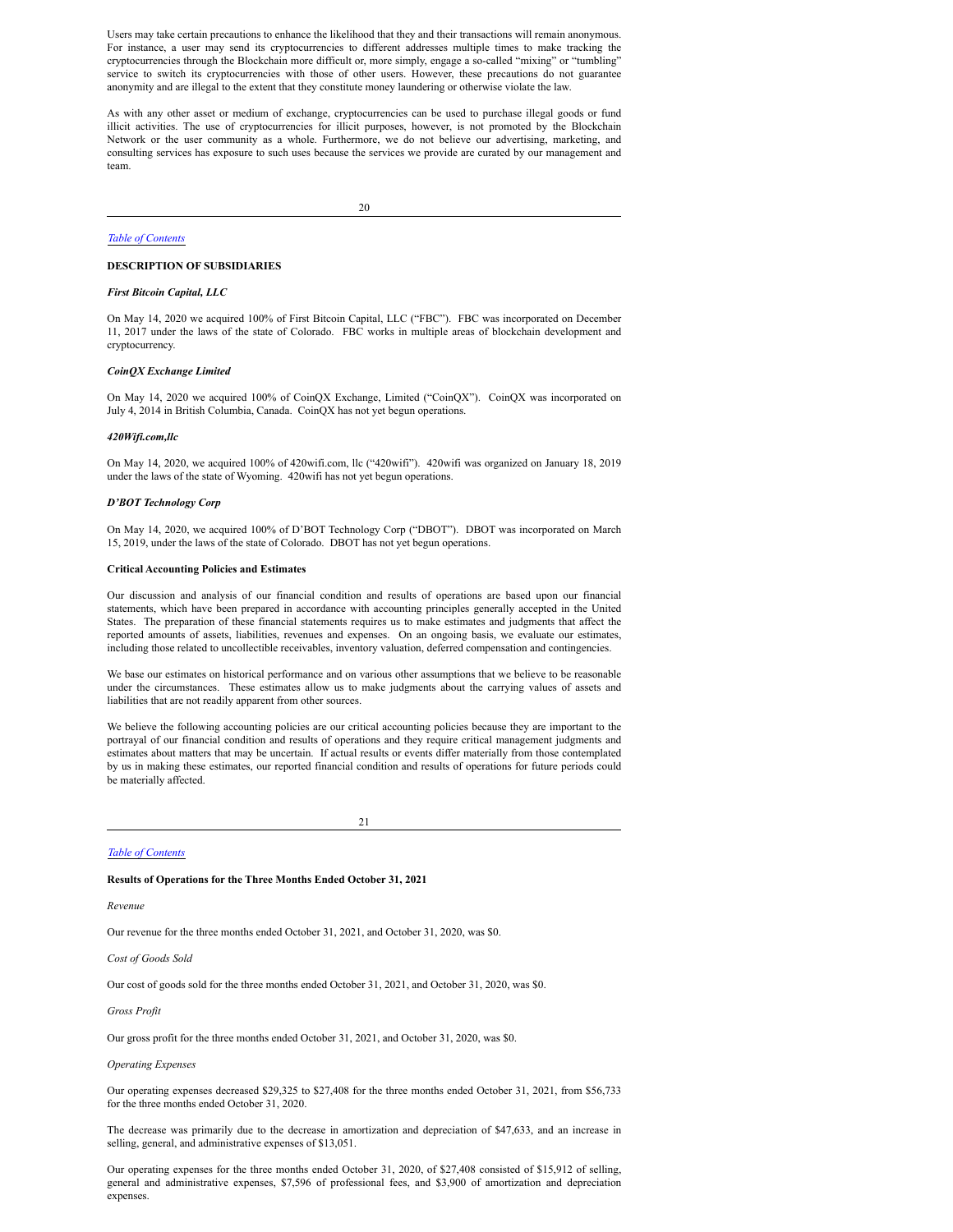Our general and administrative expenses consist of bank charges, telephone expenses, meals and entertainments, computer and internet expenses, postage and delivery, office supplies and other expenses.

#### *Operational Loss*

Our operation loss of \$27,408 for the three months ended October 31, 2021, from a net loss of \$56,733 for the three months ending October 31, 2020, represents a decrease of \$29,325. The decrease compared to the prior period net loss is primarily due to the decrease in amortization and depreciation of \$47,633, and an increase in selling, general, and administrative expenses of \$13,051.

#### **Results of Operations for the Six Months Ended October 31, 2021**

*Revenue*

Our revenue for the six months ended October 31, 2021, and October 31, 2020, was \$0.

#### *Cost of Goods Sold*

Our cost of goods sold for the six months ended October 31, 2021, and October 31, 2020, was \$0.

#### *Gross Profit*

Our gross profit for the six months ended October 31, 2021, and October 31, 2020, was \$0.

#### *Operating Expenses*

Our operating expenses decreased \$3,484,803 to \$350,649 for the six months ended October 31, 2021, from \$3,835,452 for the six months ended October 31, 2020.

The decrease was primarily due to the decrease in stock-based compensation of \$3,720,000, and an increase in professional fees of \$322,596.

Our total operating expenses for the six months ended October 31, 2020, of \$3,835,452 consisted of \$7,912 of selling, general and administrative expenses, \$3,720,000 in stock-based compensation, \$6,260 of professional fees, marketing expense of \$1,584, and \$99,696 of amortization and depreciation expenses.

Our general and administrative expenses consist of bank charges, telephone expenses, meals and entertainments, computer and internet expenses, postage and delivery, office supplies and other expenses.

#### *Operational Loss*

Our operation loss of \$350,649 for the six months ended October 31, 2021, from an operational loss of \$3,835,452 for the six months ending October 31, 2020, represents a decrease of \$3,484,803. The decrease was primarily due to the decrease in stock-based compensation of \$3,720,000, and an increase in professional fees of \$322,596.

## 22

#### *Table of [Contents](#page-1-0)*

#### **Liquidity and Capital Resources**

#### *Introduction*

During the six months ended October 31, 2021, we increased cash on hand by \$250. Our cash on hand as of October 31, 2021, was \$2,185.

#### *Cash Requirements*

We had cash available of \$2,185 as of October 31, 2021. Based on our revenues, cash on hand and current monthly burn rate, around break-even, we believe that our operations will require additional capital or loans to fund operations through October 2022.

#### **Sources and Uses of Cash**

*Operations*

Cash provided by operating activities was \$261,265 for the six months ended October 31, 2021, compared to cash provided of \$80,786 for the six months ended October 31, 2020.

For the six months ending October 31, 2021, our cash provided by operating activities consisted primarily of the net loss of \$45,989, \$315,100 in stock-based compensation, \$7,800 in depreciation and amortization of intangible assets, and an increase in other receivables of \$10,878, and an increase in accounts receivable of \$4,768.

For the six months ending October 31, 2020, our net cash used by operations consisted primarily of the net income of \$57,190,389 offset by non-cash expenses of \$99,696 in depreciation and amortization of intangible assets, \$3,720,000 in stock-based compensation, accrued interest of \$39,948, the effects of discontinued operations of \$317,530, effects of acquisition of \$61,244,071, and \$33,690 in impairment.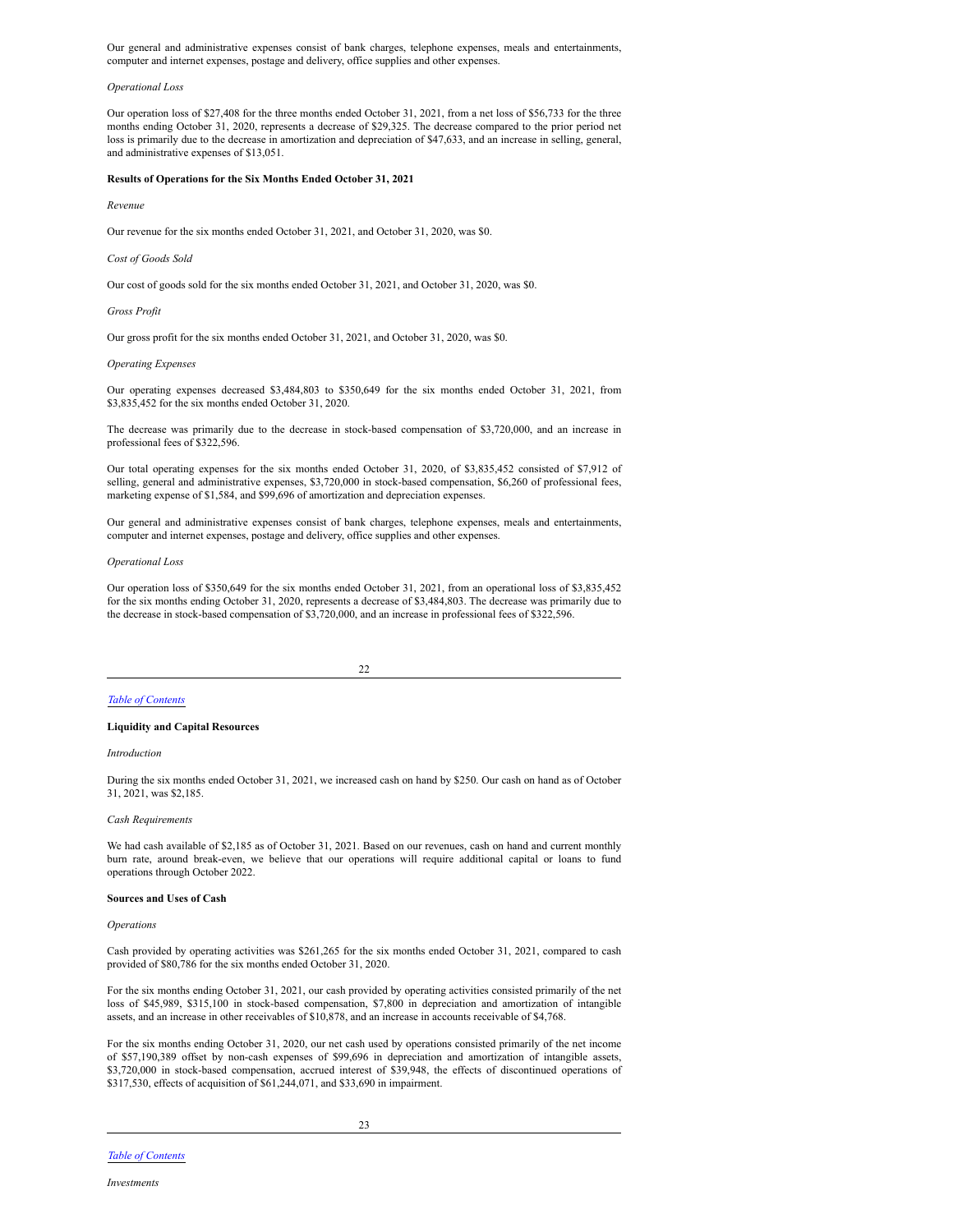For the six months ending October 31, 2021, we used \$188,556 in investing activities related to the acquisition of intangible assets. For the six months ending October 31, 2020, there were no gains or losses of cash in our investments.

#### *Financing*

For the six months ending October 31, 2021, we used \$71,885 in financing activities. Our financing activities consisted of repayment on related party notes of \$3,845 and repayment of notes payable of \$68,040.

For the six months ending October 31, 2020, we had net cash used in financing activities of \$104,241. Our financing activities consisted of a decrease of \$64,241 for net payments made to a related party, and \$40,000 in payments on our notes payable.

#### **Off-Balance Sheet Arrangements**

We have no off-balance sheet arrangements that have or are reasonably likely to have a current or future effect on our financial condition, changes in financial condition, revenues or expenses, results of operations, liquidity, capital expenditures or capital resources that we consider material.

#### **Going Concern**

Our financial statements are prepared using generally accepted accounting principles, which contemplate the realization of assets and liquidation of liabilities in the normal course of business. Because the business is relatively new and has a short history and relatively few sales, no certainty of continuation can be stated. The accompanying financial statements for the three and six months ended October 31, 2021, have been prepared assuming that we will continue as a going concern, which contemplates the realization of assets and satisfaction of liabilities in the normal course of business.

The Company has suffered losses from operations and has an accumulated deficit, which raises substantial doubt about its ability to continue as a going concern

#### <span id="page-14-0"></span>**Item 3. Quantitative and Qualitative Disclosures about Market Risk**

We are a smaller reporting company and therefore, we are not required to provide information required by this Item of Form 10-Q.

24

#### *Table of [Contents](#page-1-0)*

#### <span id="page-14-1"></span>**Item 4. Controls and Procedures**

#### **Evaluation of Disclosure Controls and Procedures**

Disclosure controls and procedures (as defined in Rules 13a-15(e) and 15d-15(e) under the Exchange Act) are designed to ensure that information required to be disclosed in reports filed or submitted under the Exchange Act is recorded, processed, summarized and reported within the time periods specified in SEC rules and forms. Disclosure controls and procedures are also designed to ensure that such information is accumulated and communicated to management, including the principal executive officer and principal financial officer, to allow timely decisions regarding required disclosures.

We carried out an evaluation, under the supervision and with the participation of management, including our principal executive officer and principal financial officer, of the effectiveness of the design and operation of our disclosure controls and procedures as of October 31, 2021. In designing and evaluating the disclosure controls and procedures, management recognizes that there are inherent limitations to the effectiveness of any system of disclosure controls and procedures, including the possibility of human error and the circumvention or overriding of the controls and procedures.

Accordingly, even effective disclosure controls and procedures can only provide reasonable assurance of achieving their desired control objectives. Additionally, in evaluating and implementing possible controls and procedures, management is required to apply its reasonable judgment. Based on the evaluation described above, our principal executive officer and principal financial officer concluded that our disclosure controls and procedures were not effective as of the end of the period covered by this report because we did not document our Sarbanes-Oxley Act Section 404 internal controls and procedures.

As funds become available to us, we expect to implement additional measures to improve disclosure controls and procedures such as implementing and documenting our internal controls procedures.

#### **Changes in internal controls over financial reporting**

There have been no changes in our internal control over financial reporting during the quarter ended October 31, 2021, that has materially affected, or is reasonably likely to materially affect, our internal control over financial reporting.

#### *Limitations on the Ef ectiveness of Controls*

A control system, no matter how well designed and operated, can provide only reasonable, not absolute, assurance that the control system's objectives will be met. The Company's management, including its Principal Executive Officer and its Principal Financial Officer, do not expect that the Company's disclosure controls will prevent or detect all errors and all fraud. Further, the design of a control system must reflect the fact that there are resource constraints, and the benefits of controls must be considered relative to their costs. Because of the inherent limitations in all control systems, no evaluation of controls can provide absolute assurance that all control issues and instances of fraud, if any, within the Company have been detected. These inherent limitations include the realities that judgments in decision-making can be faulty, and that breakdowns can occur because of simple error or mistake. Controls can also be circumvented by the individual acts of some persons, by collusion of two or more people, or by management override of the controls. The design of any system of controls is based in part upon certain assumptions about the likelihood of future events, and there can be no assurance that any design will succeed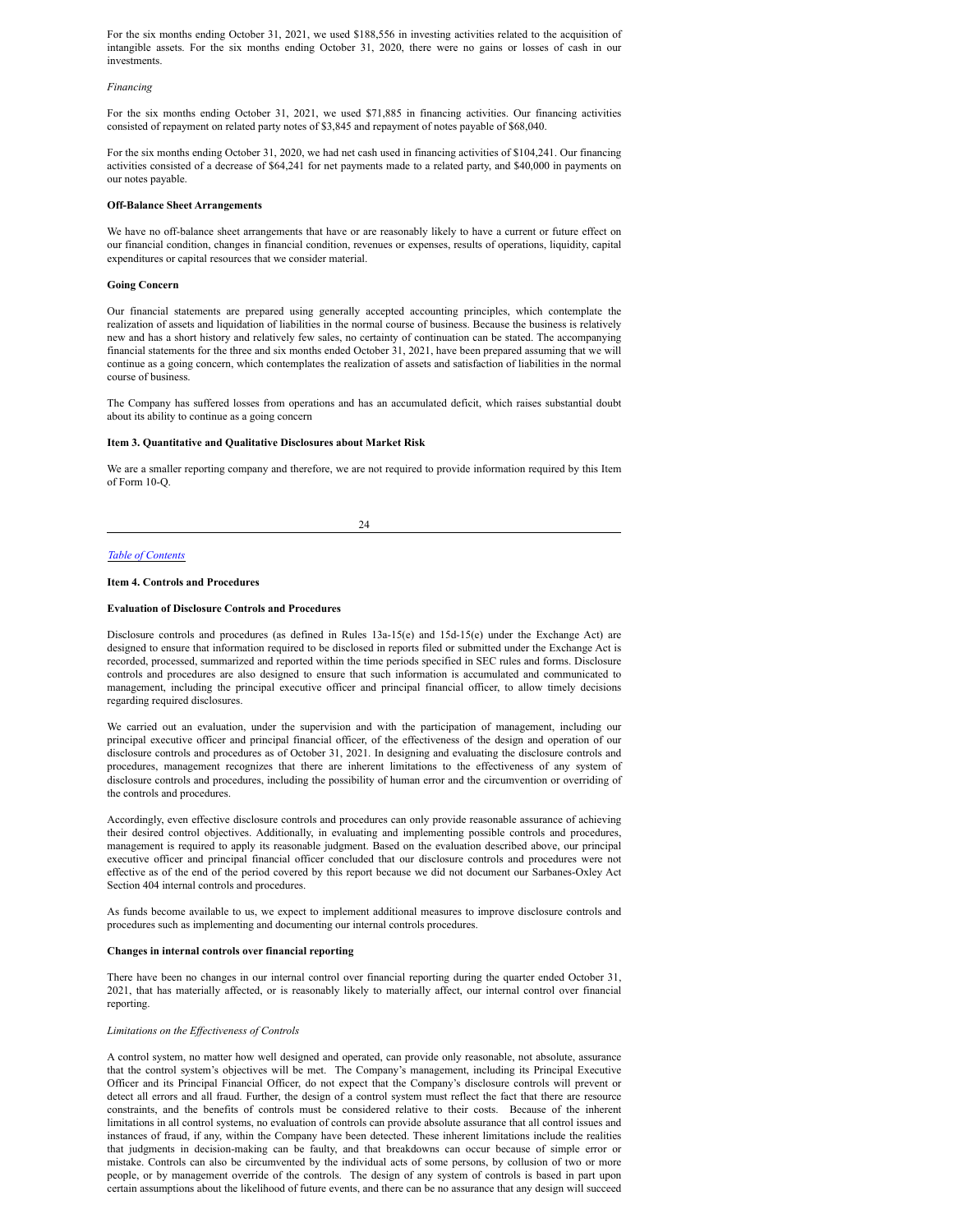in achieving its stated goals under all potential future conditions. Over time, controls may become inadequate because of changes in conditions or deterioration in the degree of compliance with associated policies or procedures. Because of the inherent limitations in a cost-effective control system, misstatements due to error or fraud may occur and not be detected.

25

#### *Table of [Contents](#page-1-0)*

#### **PART II – OTHER INFORMATION**

#### <span id="page-15-0"></span>**Item 1. Legal Proceedings**

From time to time, we may become involved in various lawsuits and legal proceedings that arise in the ordinary course of business. However, litigation is subject to inherent uncertainties and an adverse result in these or other matters may arise from time to time that may harm our business. Except as set forth below we are currently not aware of any such legal proceedings or claims that we believe will have a material adverse effect on our business, financial condition or operating results.

#### <span id="page-15-1"></span>**Item 1A. Risk Factors**

As a smaller reporting company, we are not required to provide the information required by this Item.

#### <span id="page-15-2"></span>**Item 2. Unregistered Sales of Equity Securities and Use of Proceeds**

26

### *Table of [Contents](#page-1-0)*

On May 14, 2020, the Company issued 50,000,000 shares of common stock to Overwatch Partners, Inc., as part of payment for services provided as part of the acquisition of First Bitcoin Capital Corp assets and First Bitcoin Capital, LLC.

On May 14, 2020, the Company issued 80,000,000 shares of common stock as stock-based compensation to Paul Rosenberg for services provided as the CEO of the Company.

The Company issued 10,000,000 shares of common stock to Carl G. Hawkins for legal services provided through May 14, 2020. The Law Offices of Carl G Hawkins provided legal services to the Company.

The Company issued 10,000,000 shares of common stock to Law Offices of Thomas G Amon for legal services provided through May 14, 2020, for legal services to the Company.

On May 15, 2020, the Company issued 100,000,000 common shares and 30,000,000 Series A Preferred to First Bitcoin Capital Corp in an asset purchase.

On July 20, 2020, the Company issued 15,000,000 shares of common stock to APO Holdings, LLC as payment for our outstanding debt of \$58,706.

On July 20, 2020, the Company issued 1,000,000 shares of common stock to Andrus Nomm and 500,000 shares of common stock to Levent Can Ersoydan for consulting services provided through July 20, 2020.

On December 23, 2020, the Company issued 4,000,000 shares of common stock to one person and three companies for services rendered.

On May 1, 2021, the Company issued 1,000,000 shares of common stock valued at \$94,700 to Oleksandr Gordieiev, the Company's CEO.

On May 5, 2021, the Company issued 1,000,000 shares of common stock valued at \$107,000 for consulting services.

On June 23, 2021, the Company issued 2,000,000 shares of common stock valued at \$113,400 for consulting services.

#### <span id="page-15-3"></span>**Item 3. Defaults Upon Senior Securities**

There have been no events that are required to be reported under this Item.

#### <span id="page-15-4"></span>**Item 4. Mine Safety Disclosures**

There have been no events that are required to be reported under this Item.

#### <span id="page-15-5"></span>**Item 5. Other Information**

There have been no events that are required to be reported under this Item.

27

## *Table of [Contents](#page-1-0)*

#### <span id="page-15-6"></span>**Item 6. Exhibits**

31.1 Certification of Principal Executive Officer pursuant to Section 302 of the [Sarbanes-Oxley](#page-17-0) Act of 2002

31.2 Certification of Principal Financial Officer pursuant to Section 302 of the [Sarbanes-Oxley](#page-18-0) Act of 2002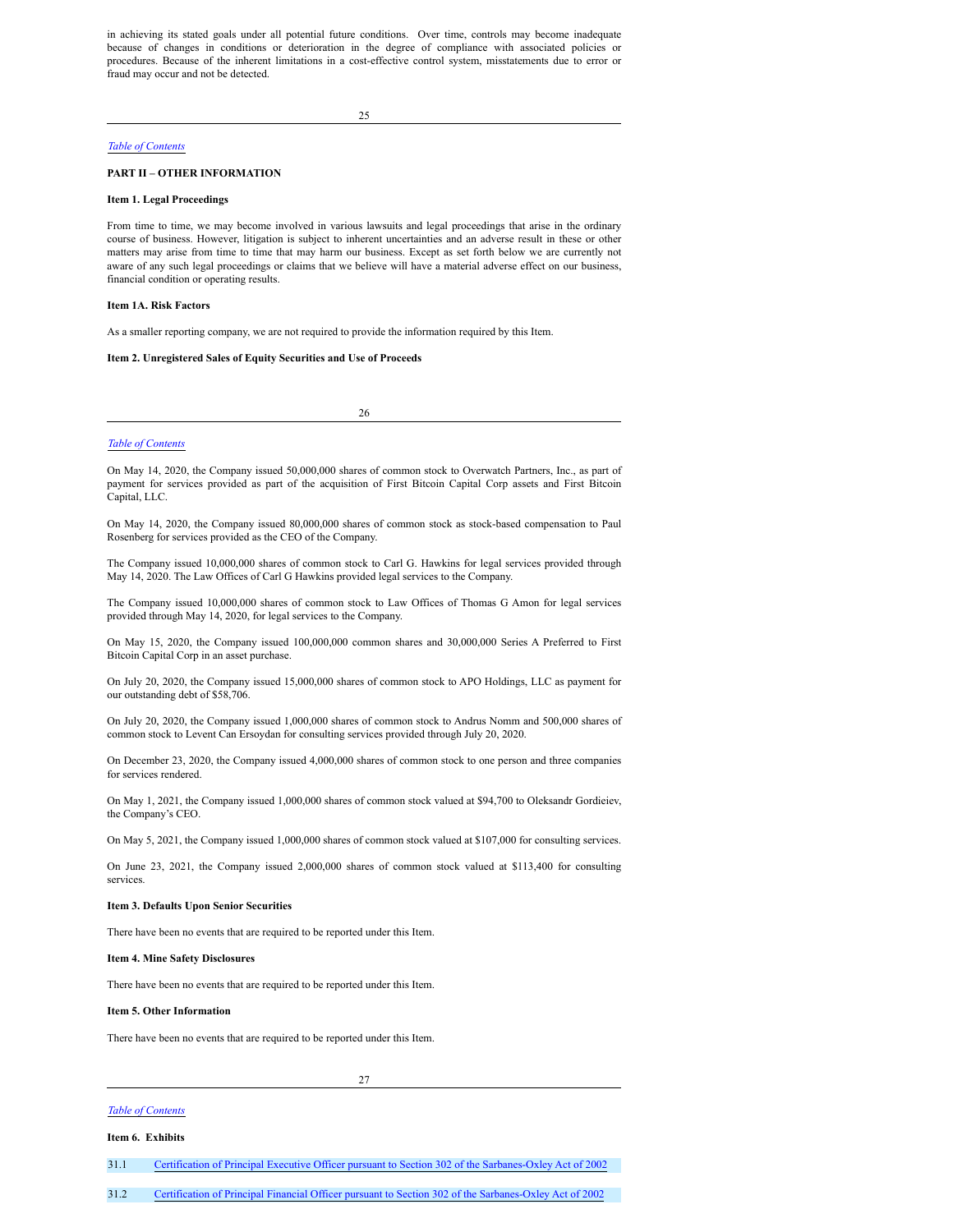| 32.1 | Certification of Principal Executive Officer pursuant to Section 906 of the Sarbanes-Oxley Act of 2002 |
|------|--------------------------------------------------------------------------------------------------------|
| 32.2 | Certification of Principal Financial Officer pursuant to Section 906 of the Sarbanes-Oxley Act of 2002 |
|      | 101.INS XBRL Instance Document                                                                         |
|      | 101.SCH XBRL Taxonomy Extension Schema Document                                                        |
|      | 101.CAL XBRL Taxonomy Extension Calculation Linkbase Document                                          |
|      | 101. DEF XBRL Taxonomy Extension Definition Linkbase Document                                          |
|      | 101.LAB XBRL Taxonomy Extension Label Linkbase Document                                                |
|      | 101.PRE XBRL Taxonomy Extension Presentation Linkbase Document                                         |

## *Table of [Contents](#page-1-0)*

## **SIGNATURES**

28

Pursuant to the requirements of the Securities Exchange Act of 1934, the registrant has duly caused this report to be signed on its behalf by the undersigned thereunto duly authorized.

## **BOTS, Inc.**

Dated: December 15, 2021 */*s/ *Oleksandr Gordieiev*

| /s/ Oleksanar Gordieiev       |
|-------------------------------|
| By: Oleksandr Gordieiev       |
| Its: Chief Executive Officer  |
| (Principal Executive Officer) |
|                               |

Dated: December 15, 2021 */s*/ *Oleksandr Gordieiev*

By: Oleksandr Gordieiev

Its: Chief Financial Officer (Principal Financial Officer)

29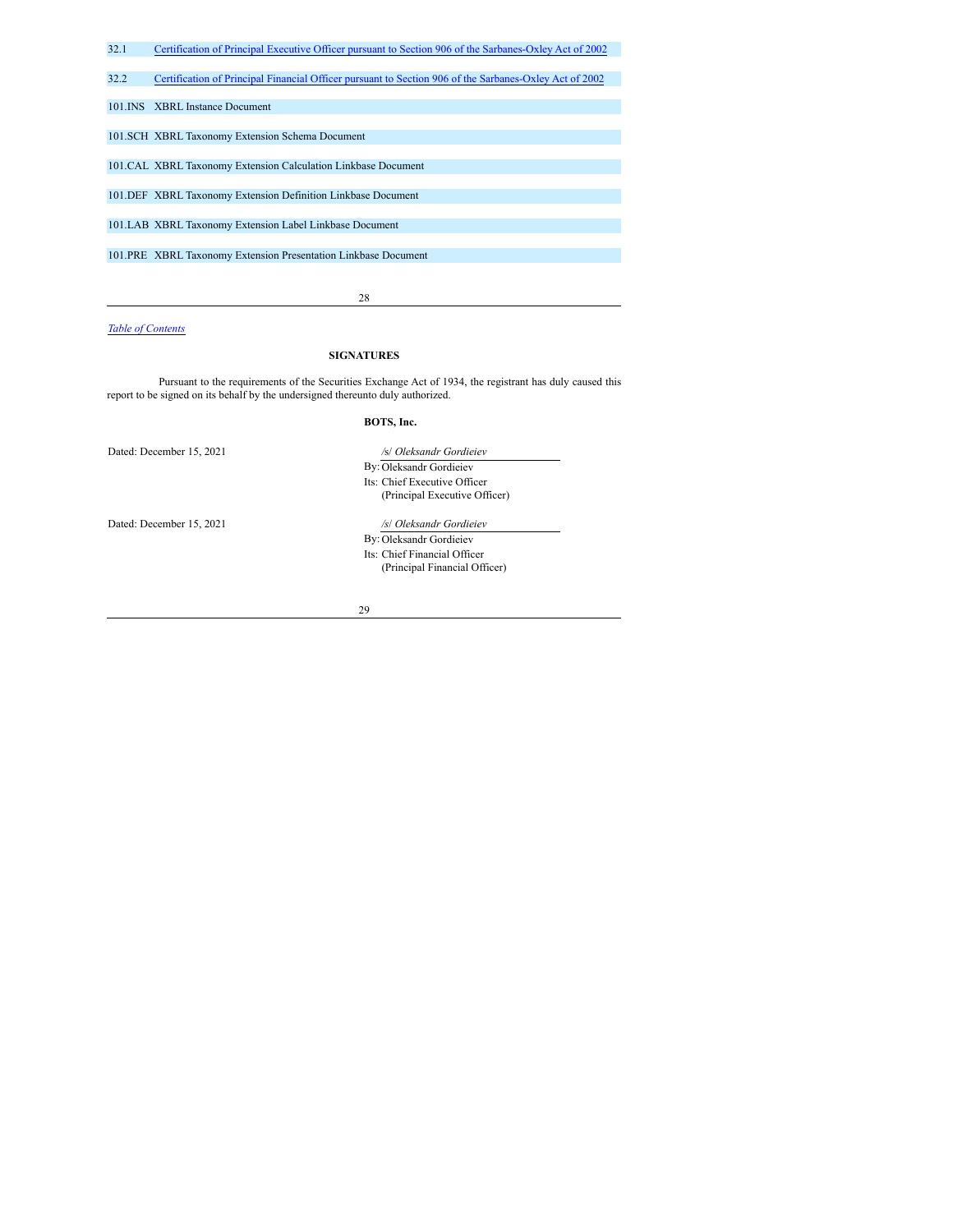#### **Rule 13a-14(a)/15d-14(a) Certification of Principal Executive Officer**

<span id="page-17-0"></span>I, Oleksandr Gordieiev, certify that:

- 1. I have reviewed this Quarterly Report on Form 10-Q of BOTS, Inc.;
- 2. Based on my knowledge, this report does not contain any untrue statement of a material fact or omit to state a material fact necessary to make the statements made, in light of the circumstances under which such statements were made, not misleading with respect to the period covered by this report;
- 3. Based on my knowledge, the financial statements, and other financial information included in this report fairly present in all material respects the financial condition, results of operations and cash flows of the registrant as of, and for, the periods presented in this report;
- 4. The registrant's other certifying officer(s) and I are responsible for establishing and maintaining disclosure controls and procedures (as defined in Exchange Act Rules 13a-15(e) and 15d-15(e)) and internal control over financial reporting (as defined in Exchange Act Rules 13a-15(f) and 15d-15(f)) for the registrant and have:
	- (a) Designed such disclosure controls and procedures, or caused such disclosure controls and procedures to be designed under our supervision, to ensure that material information relating to the registrant, including its consolidated subsidiaries, is made known to us by others within those entities, particularly during the period in which this report is being prepared;
	- (b) Designed such internal control over financial reporting, or caused such internal control over financial reporting to be designed under our supervision, to provide reasonable assurance regarding the reliability of financial reporting and the preparation of financial statements for external purposes in accordance with generally accepted accounting principles;
	- (c) Evaluated the effectiveness of the registrant's disclosure controls and procedures and presented in this report our conclusions about the effectiveness of the disclosure controls and procedures as of the end of the period covered by this report based on such evaluation; and
	- (d) Disclosed in this report any change in the registrant's internal control over financial reporting that occurred during the registrant's most recent fiscal quarter (the registrant's fourth fiscal quarter in the case of an annual report) that has materially affected, or is reasonably likely to materially affect, the registrant's internal control over financial reporting; and
- 5. The registrant's other certifying officer(s) and I have disclosed, based on our most recent evaluation of internal control over financial reporting, to the registrant's auditors and the audit committee of the registrant's board of directors (or persons performing the equivalent functions):
	- (a) All significant deficiencies and material weaknesses in the design or operation of internal control over financial reporting which are reasonably likely to adversely affect the registrant's ability to record, process, summarize, and report financial information; and
	- (b) Any fraud, whether or not material, that involves management or other employees who have a significant role in the registrant's internal control over financial reporting.

Dated: December 15, 2021 */*s/ *Oleksandr Gordieiev*

By: Oleksandr Gordieiev

Its: Chief Executive Officer (Principal Executive Officer)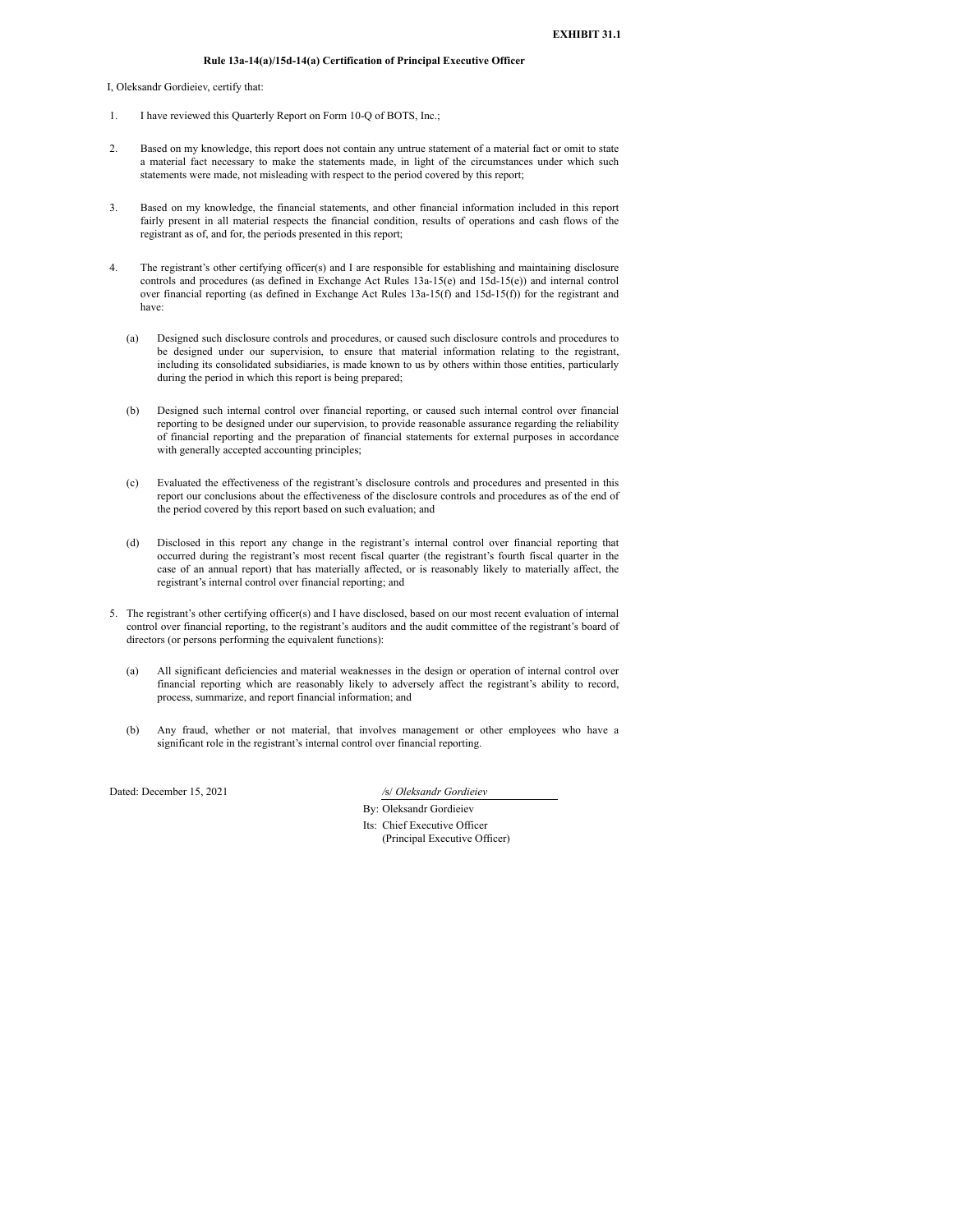#### **Rule 13a-14(a)/15d-14(a) Certification of Principal Financial Officer**

<span id="page-18-0"></span>I, Oleksandr Gordieiev, certify that:

- 1. I have reviewed this Quarterly Report on Form 10-Q of BOTS, Inc.;
- 2. Based on my knowledge, this report does not contain any untrue statement of a material fact or omit to state a material fact necessary to make the statements made, in light of the circumstances under which such statements were made, not misleading with respect to the period covered by this report;
- 3. Based on my knowledge, the financial statements, and other financial information included in this report fairly present in all material respects the financial condition, results of operations and cash flows of the registrant as of, and for, the periods presented in this report;
- 4. The registrant's other certifying officer(s) and I are responsible for establishing and maintaining disclosure controls and procedures (as defined in Exchange Act Rules 13a-15(e) and 15d-15(e)) and internal control over financial reporting (as defined in Exchange Act Rules 13a-15(f) and 15d-15(f)) for the registrant and have:
	- (a) Designed such disclosure controls and procedures, or caused such disclosure controls and procedures to be designed under our supervision, to ensure that material information relating to the registrant, including its consolidated subsidiaries, is made known to us by others within those entities, particularly during the period in which this report is being prepared;
	- (b) Designed such internal control over financial reporting, or caused such internal control over financial reporting to be designed under our supervision, to provide reasonable assurance regarding the reliability of financial reporting and the preparation of financial statements for external purposes in accordance with generally accepted accounting principles;
	- (c) Evaluated the effectiveness of the registrant's disclosure controls and procedures and presented in this report our conclusions about the effectiveness of the disclosure controls and procedures as of the end of the period covered by this report based on such evaluation; and
	- (d) Disclosed in this report any change in the registrant's internal control over financial reporting that occurred during the registrant's most recent fiscal quarter (the registrant's fourth fiscal quarter in the case of an annual report) that has materially affected, or is reasonably likely to materially affect, the registrant's internal control over financial reporting; and
- 5. The registrant's other certifying officer(s) and I have disclosed, based on our most recent evaluation of internal control over financial reporting, to the registrant's auditors and the audit committee of the registrant's board of directors (or persons performing the equivalent functions):
	- (a) All significant deficiencies and material weaknesses in the design or operation of internal control over financial reporting which are reasonably likely to adversely affect the registrant's ability to record, process, summarize and report financial information; and
	- (b) Any fraud, whether or not material, that involves management or other employees who have a significant role in the registrant's internal control over financial reporting.

Dated: December 15, 2021 */s*/ *Oleksandr Gordieiev*

By: Oleksandr Gordieiev

Its: Chief Financial Officer (Principal Financial Officer)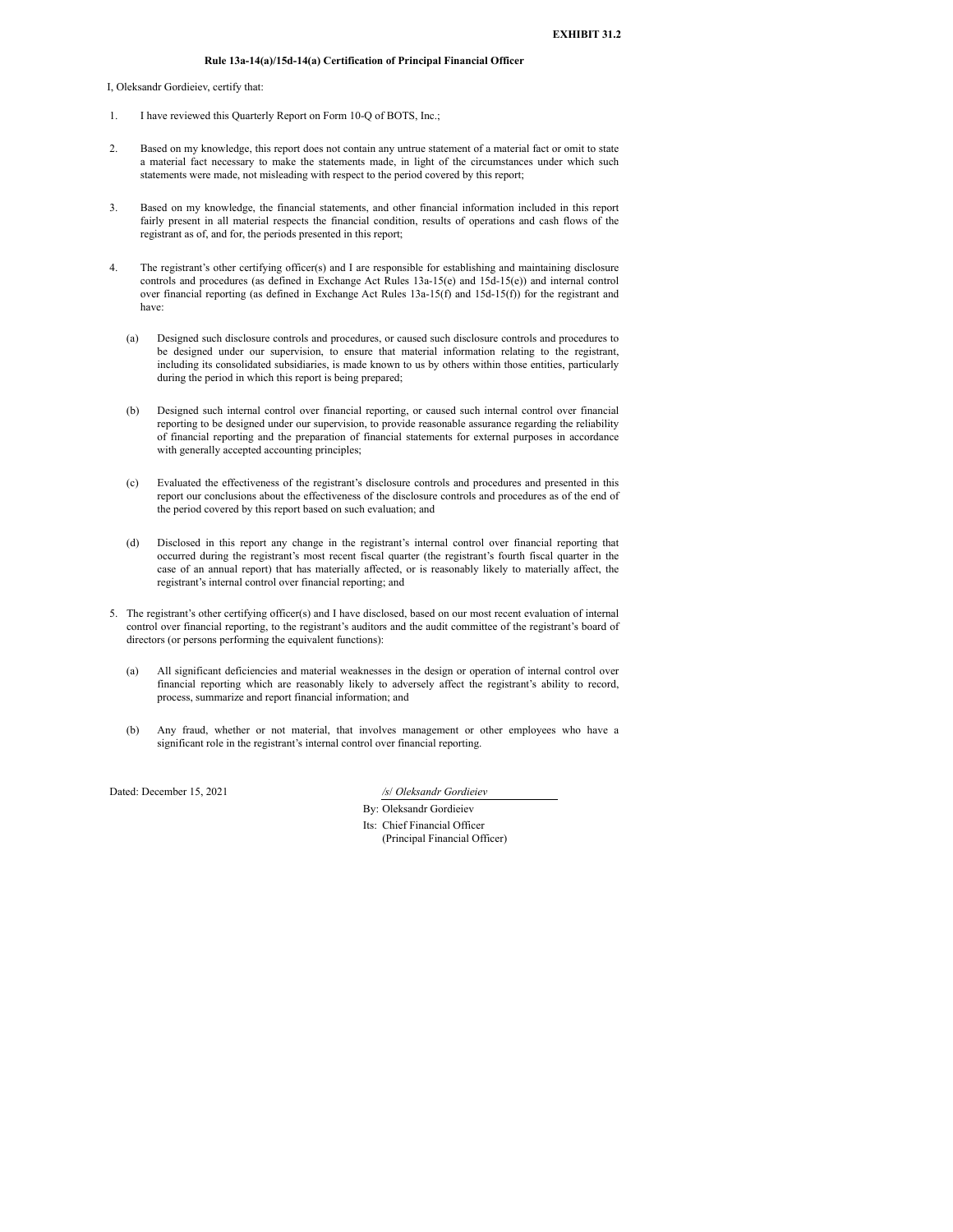#### **CERTIFICATION PURSUANT TO 18 USC SECTION 1350, AS ADOPTED PURSUANT TO SECTION 906 OF THE SARBANES-OXLEY ACT OF 2002**

<span id="page-19-0"></span>In connection with the Quarterly Report on Form 10-Q for the quarter ended October 31, 2021, of BOTS, Inc. (the "Company"), as filed with the Securities and Exchange Commission on or about the date hereof (the "Report"), I, Oleksandr Gordieiev, President of the Company, certify, pursuant to 18 U.S.C. Section 1350, as adopted pursuant to Section 906 of the Sarbanes-Oxley Act of 2002, that:

- (1) The Report fully complies with the requirements of Sections 13(a) or 15(d) of the Securities Exchange Act of 1934; and
- (2) Information contained in the Report fairly presents, in all material respects, the financial condition and results of operations of the Company.

Dated: December 15, 2021 */*s/ *Oleksandr Gordieiev*

By: Oleksandr Gordieiev

Its: Chief Executive Officer (Principal Executive Officer)

This certification accompanies this report on Form 10-Q pursuant to Section 906 of the Sarbanes-Oxley Act of 2002 and shall not, except to the extent required by such Act, be deemed filed by the Company for purpose of Section 18 of the Securities Exchange Act of 1934, as amended.